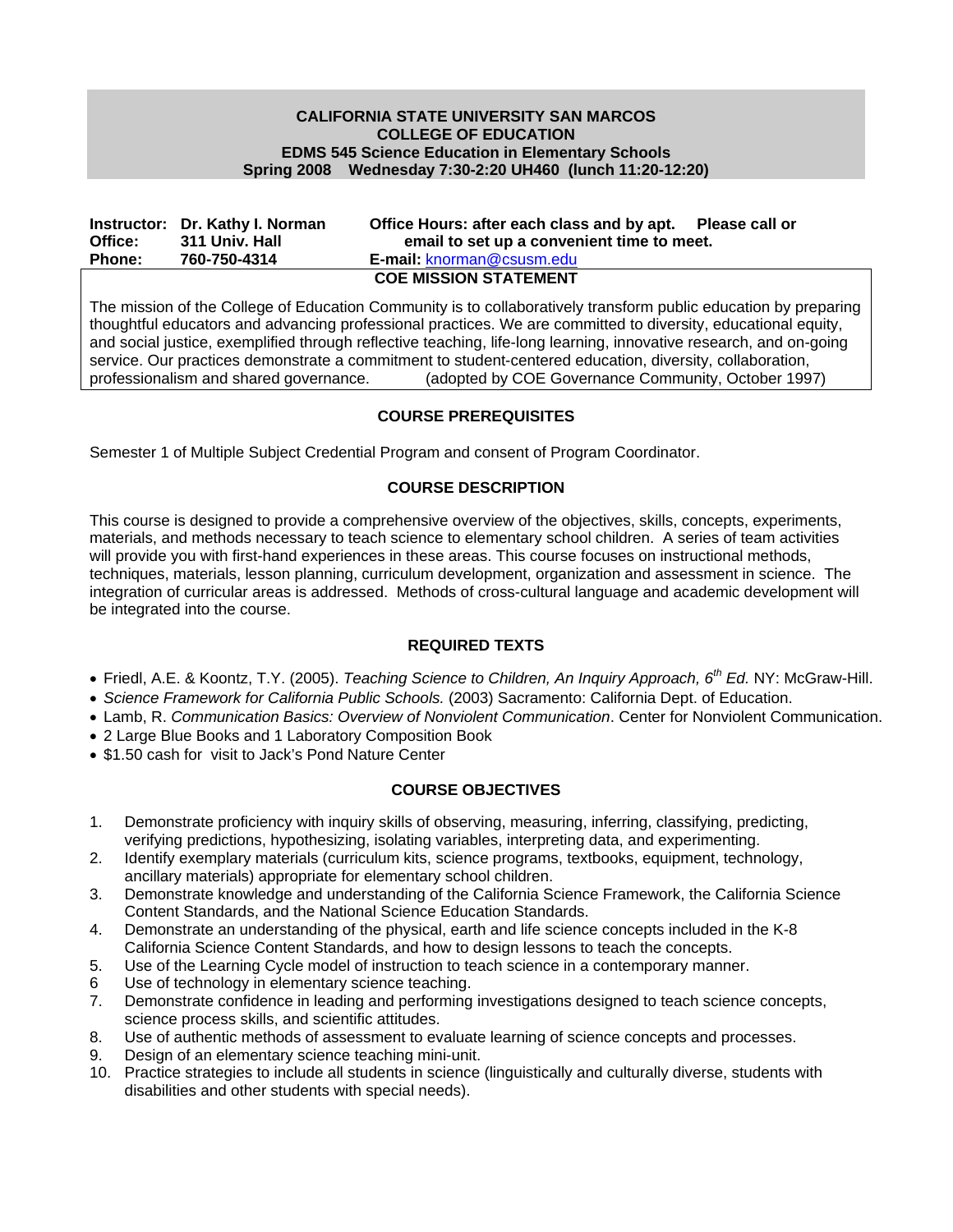## **COURSE TOPICS**

Constructivism & The Learning Cycle Model of Teaching Concept Mapping Objectives for Student Learning & Science Concept Definitions Developing Essential Questions California Science Content Standards California Science Framework Teaching English Language Learners in Science Infusing Writing Activities in Science Lessons Science Curriculum Kits and State Approved Texts Science Process Skills and Scientific Attitudes Current Issues in Science Education Infusing Technology into Science Teaching Authentic Assessments in Science Science Projects, Student Research, Science Fairs Safety in the Science Class Inclusion and Teaching Science to Students with Special Needs Benchmarks and the National Science Education Standards

## **INFUSED COMPETENCES**

## **Authorization to Teach English Learners**

This credential program has been specifically designed to prepare teachers for the diversity of languages often encountered in California public school classrooms. The authorization to teach English learners is met through the infusion of content and experiences within the credential program, as well as additional coursework. Students successfully completing this program receive a credential with authorization to teach English learners. (approved by CCTC in SB 2042 Program Standards, August 02))

#### **Special Education**

Consistent with the intent to offer a seamless teaching credential in the College of Education, this course will demonstrate the collaborative infusion of special education competencies that reflect inclusive educational practices.

## **Visual and Performing Arts**

This course encourages the infusion of the visual and performing arts in order to prepare our candidates with the skills to integrate the arts in their teaching. The Visual and Performing Arts Content Standards for California Public Schools (http://www.cde.ca.gov/cdepress/standards-pdfs/visual-performing-arts.pdf) describe what every student should know and be able to do in the visual and performing arts, pre-kindergarten through grade 12 in five strands: artistic perception; creative expression; historical and cultural context; aesthetic valuing; and connections, relationships and applications.

#### **Technology**

This course infuses technology competences to prepare our candidates to use technologies, emphasizing their use in both teaching practice and student learning.

#### **COURSE POLICIES**

#### **COE Attendance Policy**

Due to the dynamic and interactive nature of courses in the College of Education, all students are expected to attend all classes and participate actively. Absences and late arrivals/early departures will affect the final grade. At a minimum, students must attend more than 80% of class time, or s/he may not receive a passing grade for the course at the discretion of the instructor. Individual instructors may adopt more stringent attendance requirements. Should the student have extenuating circumstances, s/he should contact the instructor as soon as possible.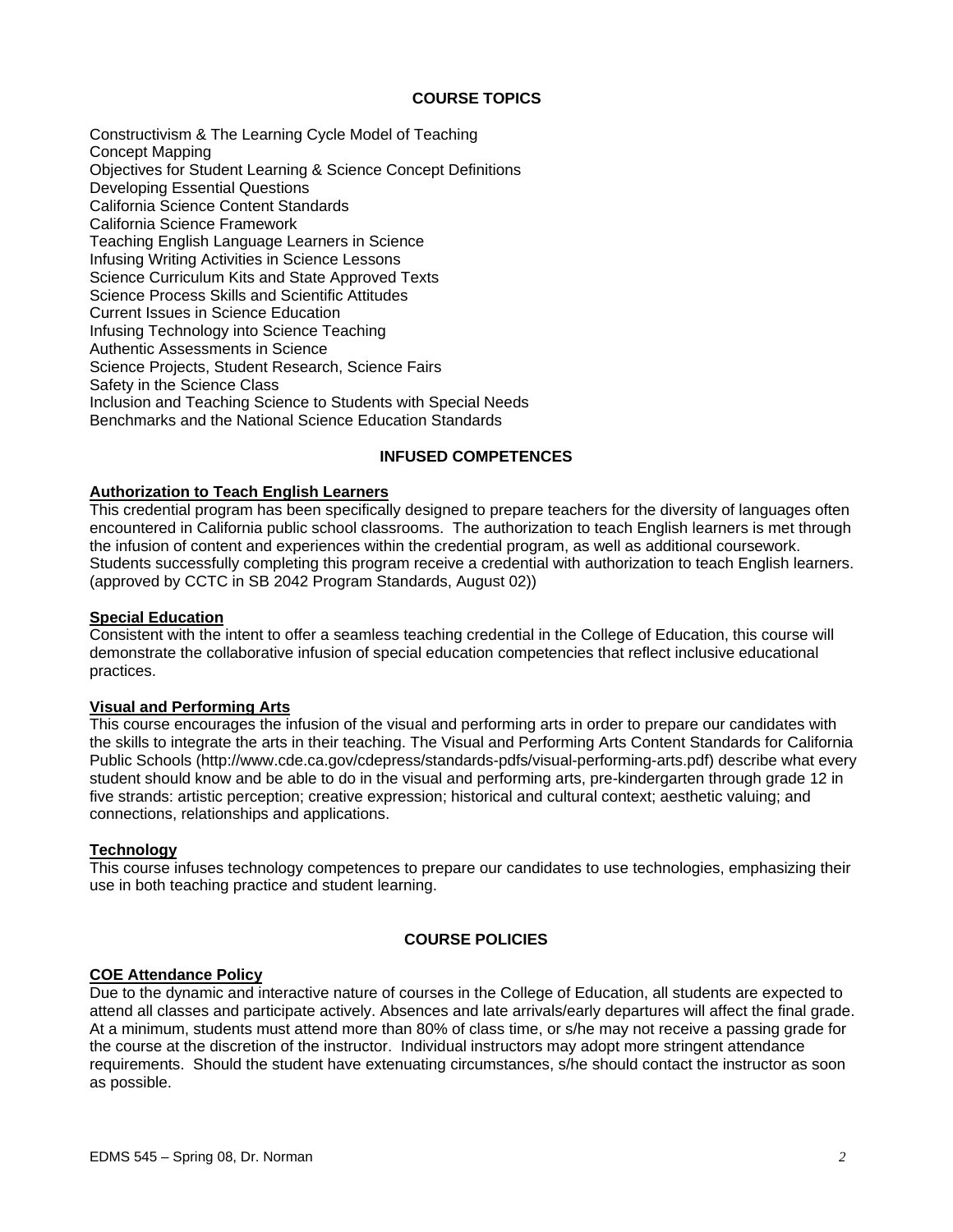For this class, **if you are absent 1 day, your highest possible grade is a B. If you are absent more than 1 day, your highest possible grade is a C**, which means that you will not pass the course. **Late arrivals and early departures** will lower your course grade. For every two times that you are late or leave early, your course grade will be lowered by one letter grade. If you have an emergency or extenuating circumstances, please see the instructor to make arrangements accordingly. Absences do not change assignment due dates. With few exceptions, late assignments will not be accepted.

## **Technology**

Students are expected to demonstrate competency in the use of various forms of technology (i.e. word processing, electronic mail, WebCT6, use of the Internet, and/or multimedia presentations). Specific requirements for course assignments with regard to technology are at the discretion of the instructor. Keep a digital copy of all assignments for use in your teaching portfolio.

You must use your WebCT email account for this class. The best way to contact me is by WebCT email.

## **\*\*\*Computer Use During Class**

*You are welcome to use a laptop computer in class when working on class assignments, for example. However, you will need to save checking email or other personal computer use for time outside of class. Most students find it disruptive when they are focusing on class activities or listening to presentations and can hear keyboarding in the classroom. Your kind consideration is greatly appreciated by all!* 

## **CSUSM Academic Honesty Policy**

Students will be expected to adhere to standards of academic honesty and integrity, as outlined in the Student Academic Honesty Policy in the CSUSM University Catalog. All written work and oral assignments must be original work. All ideas/materials that are borrowed from other sources must have appropriate references to the original sources. Any quoted material should give credit to the source and be punctuated with quotation marks.

Students are responsible for honest completion of their work including examinations. There will be no tolerance for infractions. If you believe there has been an infraction by someone in the class, please bring it to the instructor's attention. The instructor reserves the right to discipline any student for academic dishonesty in accordance with the general rules and regulations of the university. Disciplinary action may include the lowering of grades and/or the assignment of a failing grade for an exam, assignment, or the class as a whole. Incidents of Academic Dishonesty will be reported to the Dean of Students. Sanctions at the University level may include suspension or expulsion from the University.

### **Plagiarism**

As an educator, it is expected that each student will do his/her own work, and contribute equally to group projects and processes. Plagiarism or cheating is unacceptable under any circumstances. If you are in doubt about whether your work is paraphrased or plagiarized, see the Plagiarism Prevention for Students website http://library.csusm.edu/plagiarism/index.html. If there are questions about academic honesty, please consult the University catalog.

### **All University Writing Requirement**

In keeping with the All-University Writing Requirement, all 3-unit courses must have a writing component of at least 2,500 words (approximately 10 pages), which can be administered in a variety of ways. Writing requirements for this course will be met as described in the assignments.

### **Person-First Language**

Use "person-first" language in all written and oral assignments and discussions (e.g., "student with autism" rather than "autistic student").

## **Students With Disabilities Requiring Reasonable Accommodations**

Students must be approved for services by providing appropriate and recent documentation to the Office of Disabled Student Services (DSS). This office is located in Craven Hall 5205, and can be contacted by phone at (760) 750-4905, or TTY (760) 750-4909. Students authorized by DSS to receive reasonable accommodations should meet with their instructor during office hours or, in order to ensure confidentiality, in a more private setting.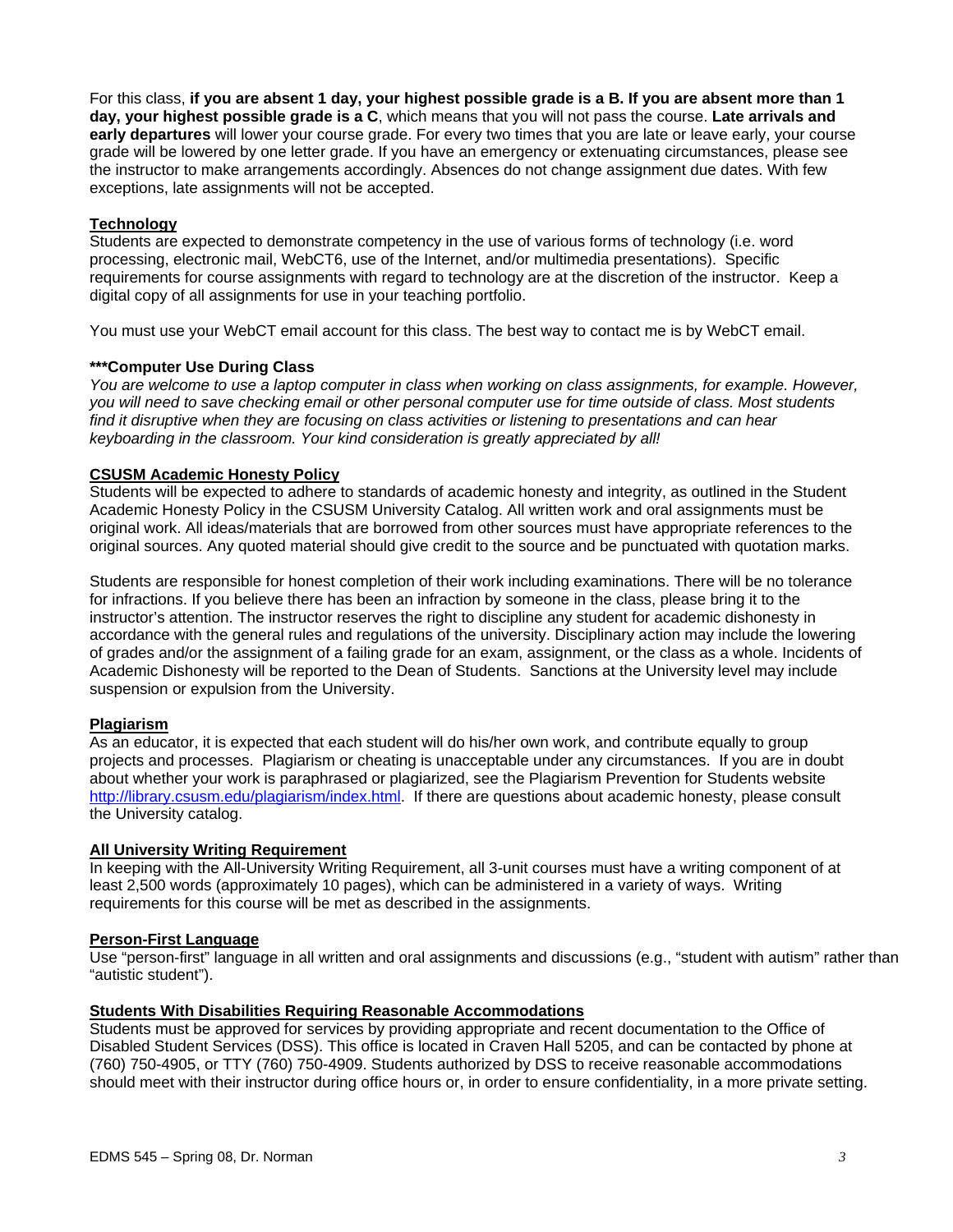# **GRADING STANDARDS**

| $A = 93-100$    | $B = 83 - 86$   | $C = 73-76$ |
|-----------------|-----------------|-------------|
| $A - = 90 - 92$ | $B - 80 - 82$   | $C - 70-72$ |
| $B+ = 87-89$    | $C_{+}$ = 77-79 | $F = 0.69$  |

- A 90-100%: Outstanding work on assignment, excellent syntheses of information and experiences, great insight and application, and excellent writing.
- B 80-89%: Completion of assignment in good form with good syntheses and application of information and experiences; writing is good.
- C 70-79%: Completion of assignment, adequate effort, adequate synthesis of information, and application of information and experiences, writing is adequate.
- D 60-69%: Incomplete assignment, inadequate effort and synthesis of information, writing is less than adequate.

It is expected that students will proofread and edit all their assignments prior to submission. Students will ensure that the text is error-free (grammar, spelling), and ideas are logically and concisely presented. The assignment's grade will be negatively affected as a result of this oversight. Each assignment will be graded approximately 80% on content and context (detail, logic, synthesis of information, depth of analysis, etc.), and 20% on mechanics. All reference/resource citations should use appropriate citation form. Please consult with the American Psychological Association (APA) format in the APA Manual, 5<sup>th</sup> edition for citation guidance. You must maintain a B average (3.0 GPA) in your teacher education courses to receive a teaching credential from the State of California. Courses are not accepted if final course grades are below a C+.

Keep digital copies of all assignments for your Credential Program Electronic Portfolio. You will not be assigned a course grade unless all the assignments are turned in.

### **NOTE: The TPE 14 assignment is considered a final exam, and you will not pass the course if the TPE 14 (Technology) assignment is not posted to TaskStream by the due date/time indicated in the course schedule of topics and assignments located in this syllabus.**

## **ASSIGNMENTS**

Each written assignment is expected to have a clear organizational presentation and be free of grammar, punctuation and spelling errors. There will be a reduction in points for the above mentioned errors. Late assignments are not accepted. Prepare carefully for class, and be ready to discuss readings and assignments thoughtfully.

| 1. Active Participation and Collaboration (all or nothing credit given) | 5%     |
|-------------------------------------------------------------------------|--------|
| 2. Reading Journal (Concept Maps and Big Ideas Papers)                  | 10%    |
| 3. California Science Framework and Standards Activity                  | 10%    |
| 4. Leadership of Hands-on Science Lesson Activities                     | 20%    |
| 5. Learning Cycle Lesson Drawings                                       | 5%     |
| 6. Learning Cycle Lesson Explanations                                   | 5%     |
| 7. Science Exploratorium Lesson Plan/Presentation                       | 10%    |
| 8. Science Unit and Presentation                                        | 20%    |
| 9. Course Reflection                                                    | 5%     |
| 10. TPE 14 Assessment: Technology                                       | $10\%$ |
|                                                                         |        |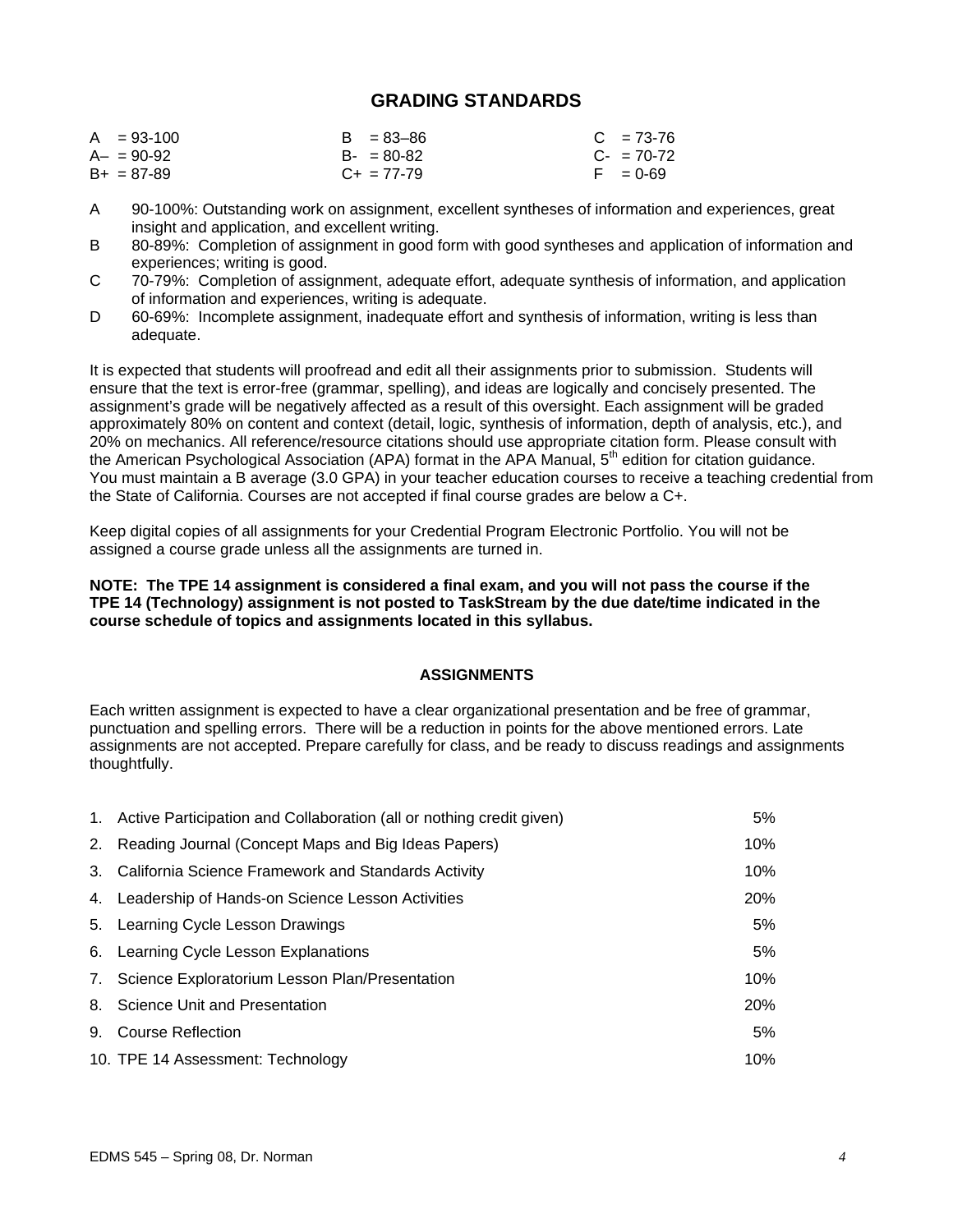# **DESCRIPTIONS OF ASSIGNMENTS**

# **1. Active Participation and Collaboration (all or nothing credit) - 5%**

Teacher education is a professional preparation program and students will be expected to adhere to standards of dependability, professionalism, and academic honesty (refer to rubric attached to this syllabus). Grading will include a component of "professional demeanor." Students will conduct themselves in ways that are generally expected of those who are entering the education profession, including the following:

- On-time arrival to all class sessions and attendance for the entire class period
- Advance preparation of readings and timely submission of assignments
- A positive attitude at all times
- Active participation in all class discussions and activities
- Respectful interactions with the instructor and other students in all settings
- Carefully considered, culturally aware approaches to solution-finding

**Class Discussions and Participation:** Students will engage in active learning each class session, and will be expected to actively participate. You may loose points for lack of participation based on the following criteria:

- Do you participate in class discussions productively, sharing your knowledge and understandings?
- Do you interact productively with your peers, taking on a variety of roles (leader, follower, etc.)?
- Do you contribute appropriately to group work—do you "do your share"?
- Are you able to accept others' opinions?
- Are you supportive of others' ideas?
- Do you support your peers during their presentations?
- Can you monitor and adjust your participation to allow for others' ideas as well as your own to be heard?

## **2. Reading Journal** (individual**) - 10%**

Read Chapters 1-2 on your own. These set the foundation of the course.

The purpose of the journal entries is to help you carry the science content from short term into long term memory and understanding so that you can more easily teach science when you become a classroom teacher. The assigned readings provide an important foundation for your increasing understanding of how to effectively teach science. You will need two large Blue Books. Reading journals (blue books) will be collected each class session and will only receive full points if completed by the date indicated in the schedule. You must use Blue Books, although you may type and staple in your entry. Spiral paper stuck in Blue Books will not be accepted.

Each class session you will be required to complete journal entries for one chapter (your choice of which chapter from the assigned readings). The first journal entry, which will consist of a Big Ideas Paper for one of the chapter readings assigned for Class Session 2, is due by the start of class time. The Big Ideas Paper consists of explaining (a) the key science concepts and (b) teaching applications for one of the chapters assigned for that week (from whichever chapter you choose). Then for the next week (Session 3), you will create a Concept Map (following procedures taught in class) for one of the assigned chapter readings for that week (your choice of which chapter from the assigned readings). For Class Session 4, you will repeat the process for a Big Ideas paper, and the following week you will repeat the process for the Concept Map. This cycle/schedule will continue for the rest of the semester. Every week you will turn in the Blue Book. You will alternate making entries between your Large Blue Books so that while I am grading one, you are writing in the other.

• The Concept Map should include the 15-20 major concepts discussed in **one** chapter. Do not include information from the investigations, only the science content. The Concept Map must follow the Concept Mapping procedures taught in class.

Each concept map has a possible total of 14 points.

- a. Most general, inclusive Concept at top………………………..worth 2 points
- b. Map must show hierarchy………………………………….……worth 2 points
- c. 15-25 concepts included………………………………………..worth 3 points
- d. 1-2 words (nouns) for Concepts……………………………......worth 4 points e. Verbs or prepositions for Linking Words between Concept…worth 3 points
- f. NOT mind-mapping or mind-webbing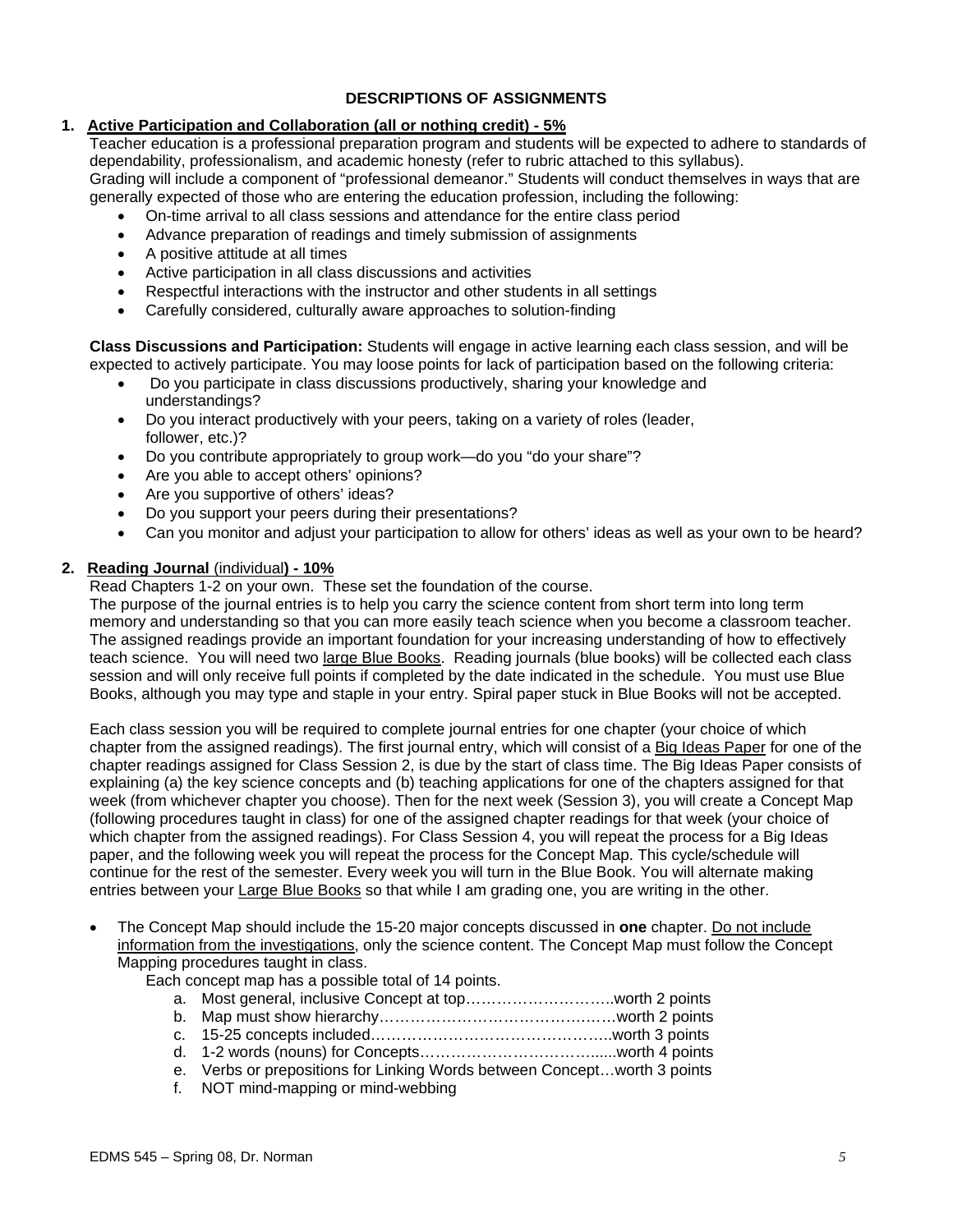• The Big Ideas paper should **explain 15-20 key science concepts** (not the investigations) from **one**  chapter reading. Be sure to write in complete sentences, not outlines, though the sentences may be bulleted. Your Big Ideas paper is **not** a reflection of your thoughts; it is a summary of the science content. Also describe two ways you can teach selected concepts "hands-on" in the classroom

Each Big Ideas paper is worth a total of 14 points.

- a. Complete sentences…………………………………………………..worth 4 points
- b. Major science concepts included…………………………………….worth 6 points
- c. Two ways you can teach selected concepts "hands-on" in the classroom…worth 4 points

For both Big Ideas Papers and Concept Maps, (a) indicate on each page of your Large Blue Book the title of the Chapter you are outlining, (b) write your name and date at the top of each page and (c) number each page.

### **3. California Science Framework and Standards Activity** - **10%**

Purpose of the assignment: To read a portion of the California Science Framework and the Standards for a particular grade. You will write your individual response to the readings. Then you will work with your partner to prepare and do a presentation to the class. It is essential that you do the reading and the writeups BEFORE you meet with your partner.

### **3a. Framework summary response: (Individual) – 3%**

- Read the first part of the California Science Framework, up to page 22. This includes Board Policy, the Introduction and Chapters One and Two.
- Think about the reading holistically.
- Type about a page, in your own words, that answers these questions: What were the most important ideas addressed in the reading? How does science teaching differ from instruction in other subjects? What are the most important elements of a strong science instructional program? Come to class prepared to discuss the questions and turn in your answers.

### **3b. Grade level Science standard response: (Individual) – 3%**

- Using the standard for your chosen grade, pick a line item from physical science, life science, and earth science. For each one, come up with a brief description of an activity that children in that grade can do that also addresses one of the Investigation and Experimentation standards for the grade.
- You should end up with three sections, each of which includes a content line (physical, life, or earth science), an Investigation and Experimentation line, and a one or two sentence description of an activity that combines the two. The whole thing should be about a page.
- See example next page.

# **3c. Team preparation and presentation – (in class with your partner)** – 4%

Get together with your partner. Look at the activities that you both wrote up for Assignment 2b. Choose one activity.

- With your partner, write up a lesson plan for the activity (with objectives, assessment, and a brief description of the activity}. Put it on chart paper or PowerPoint so it can be easily presented to the class. Make sure you quote the line from the standard on which your lesson plan is based.
- With your partner, come up with a brief overview of the Science Standards for your grade. Don't try to give us every single line of the standard. Summarize it in such a way that we see generally what students are supposed to learn in physical, earth, and life science and in investigation and experimentation in that grade.
- In 5 minutes or less, present your lesson plan and standards choices. Be prepared to explain why your lesson plan represents really good science for kids.
- Your grade for this assignment will be based on the content and quality of your presentation, and on the level of collaboration with your partner.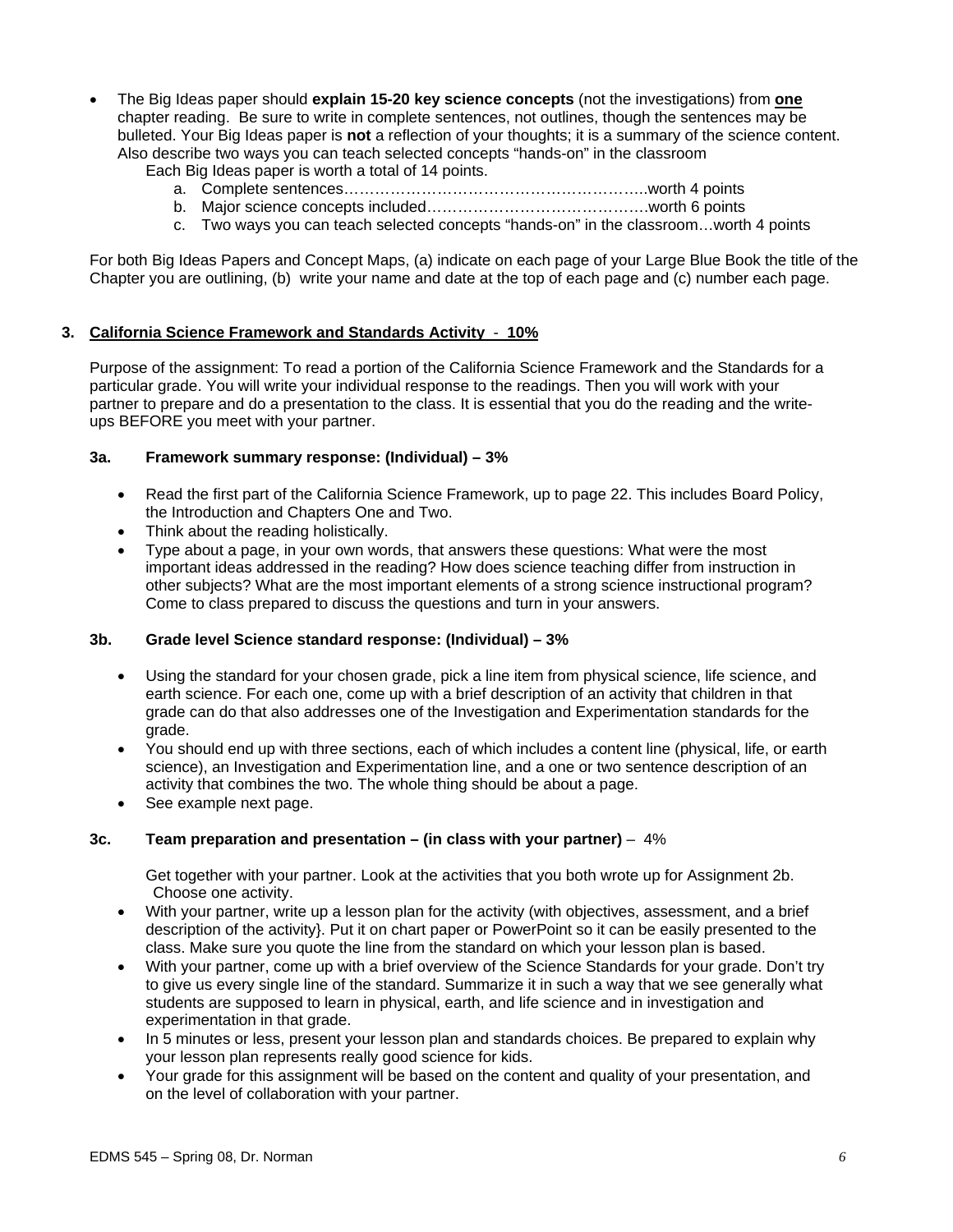## **Sample Response to Assignment 3b**.

## Grade Four

### Physical Science

1b. Students know how to build a simple compass and use it to detect magnetic effects, including the Earth's magnetic field

Investigation and Experimentation

6f. Follow a set of written instructions for a scientific investigation.

## Activity

Following directions from the Internet, the students will work in partner pairs to build compasses, using paper cups, thread, a needle and a magnet. They will observe and record the action of the compass indoors and outdoors, and in proximity to various objects.

## Life Science

2c. Students know decomposers; including many fungi, insects, and microorganisms, recycle matter from dead plants and animals.

### Investigation and Experimentation

6c. Formulate and justify predictions based on cause-and-effect relationships.

# **Activity**

The students will predict the growth of mold on bread that has no preservatives. They will observe and record the progress of the mold in various circumstances (if the bread is left in the open air, if the bread is in a closed sandwich bag, etc.)

### Earth Science

5c. Students know moving water erodes landforms, reshaping the land by taking it away from some places and depositing it as pebbles, sand, silt, and mud in other places (weathering, transport, and deposition).

### Investigation and Experimentation

6b. Measure and estimate the weight, length, or volume of objects.

### Activity

In groups of four, students will create landforms (using common dirt) on cookie sheets. They will add measured amounts of water to their landforms, and will collect and measure the dirt that runs off.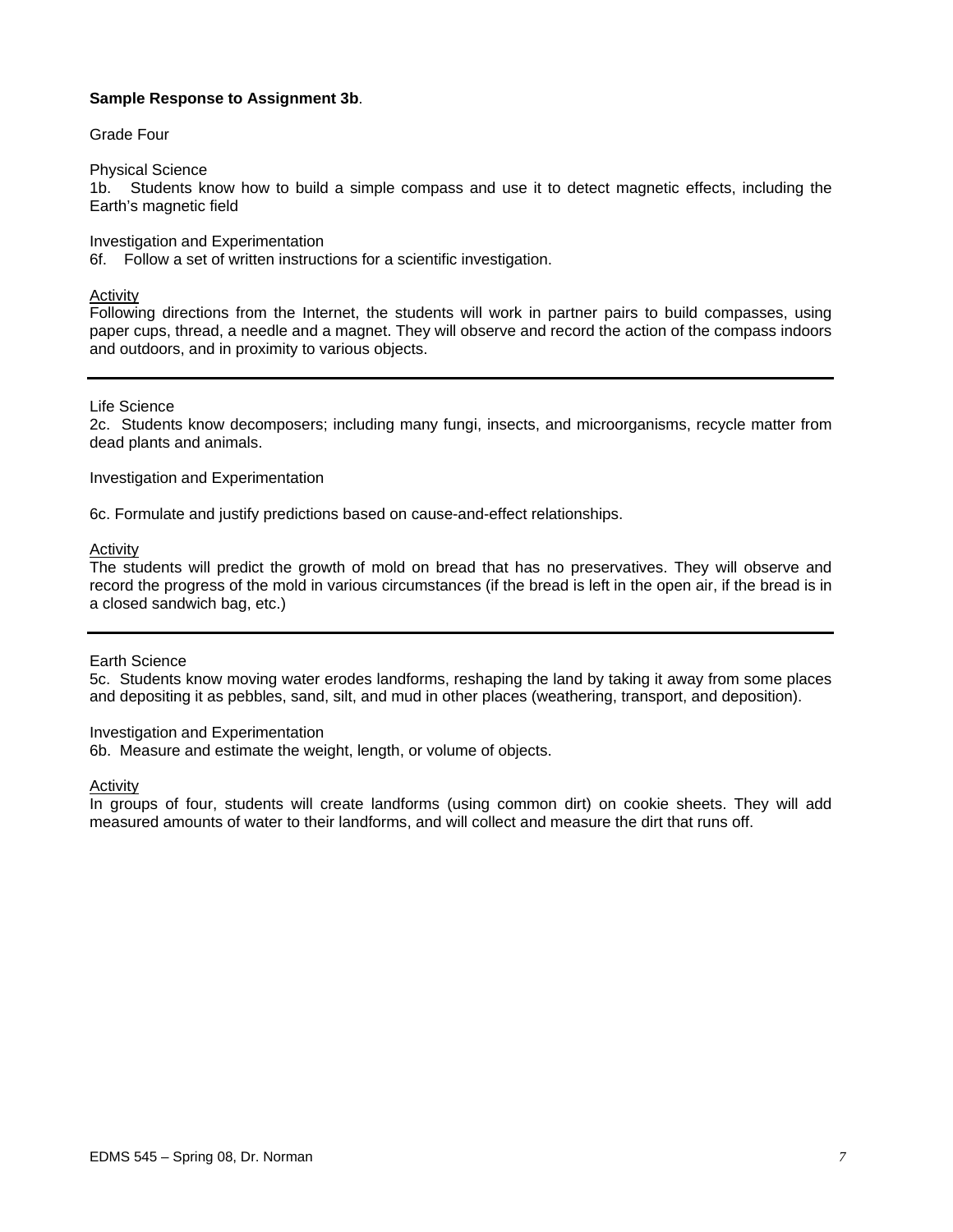# **4. Leadership of Hands-on Science Lesson Activities** (teams of 3) **- 20%**

#### NOTE: These are also called Learning Cycle Lessons.

Students will lead hands-on science lessons during class. The lessons should model inquiry instruction, good questioning skills, and be content-understandable and non-judgmental. The lessons should be based on the CA Science Content Standards. Strategies for English language learners, technology integration, and methods for teaching students with disabilities should be included.

You will work in teams to lead science lessons based on the Learning Cycle Model of Instruction. You will teach these to your classmates. Each lesson will be allocated 35-40 minutes of class time to teach. Your classmates will not role-play elementary students, but will learn the science content and how to teach it. Treat your classmates as teachers, not elementary students.

The lessons should include hands-on lessons, and should emphasize particular science concepts. The Exploration and Application phases of the Learning Cycle require different hands-on science activities using manipulatives. **ALWAYS begin Exploration with students making PREDICTIONS**. Hands-on activities are NOT reading or completing worksheets (though they may require students to read something or complete lab observation sheets). You should take the activities "off of paper" and require students to use the science process skills with science manipulatives. **You need to know and demonstrate the stages of the Learning Cycle, or you will not be given credit for your lesson.**

Be sure you understand the concepts you are emphasizing, and that you can explain them. The lessons should be developmentally appropriate for K-6, and should follow the NSTA Safety Guidelines. **Begin the lesson by writing essential questions about the lesson on the board, for students to consider during the lesson.**  These questions should be **higher level questions** (analysis, synthesis or evaluation level) according to Bloom's Taxonomy. Make sure that you include the **3 stages of the Learning Cycle**. **Begin the lesson with students writing their predictions about the outcomes of the activity**. Make sure that science content background and applications to everyday life are addressed. You need to **EXPLAIN** Strategies for English language learners and adaptations for students with disabilities.

Prepare a PowerPoint Presentation to use in your lesson. The presentation should include a detailed explanation of the science content, as well as a list and definitions of science concepts important to the lesson. Additionally, include a list of at least 3 web sites (with short descriptions) that address the science topic and concepts through simulations, graphics and movies. You should have links to these web sites and show examples during the lesson. **Bring children's literature reflecting science concepts to class to showcase.**

Science Lesson Plan Handout

- Prepare a handout which includes the information under Lesson Plan Format, making sure you include:
	- o names at the top
	- o references at the end of the lesson plan.

IMPORTANT NOTE: At least four full days PRIOR to your presentation, email your complete lesson plan and your PowerPoint Presentation to the instructor for review. (Failure to email the completed lesson and PowerPoint to the instructor at least 4 days prior to your presentation will **count 10 points off your grade for this assignment**.) Include your cohort name and # and the date you will present to the class in the email. After I email you back regarding needed changes and you make revisions, email the revised ones to me and I will approve them.

Bring copies of the data sheets for students in the class, and post the lesson plan and data sheets to the WebCT DISCUSSION thread for *Leadership of Hands-on Science Lesson Activities*

**Please email final lesson plan and PowerPoint to knorman@csusm.edu 4 days prior to presenting. On the day of your lesson presentation, please begin the lesson by turning in 1 copy of the rubric completed as a self-evaluation along with 1 paper copy of your lesson plan to the instructor. Failure to do so will result in 10 points off your grade for this assignment.**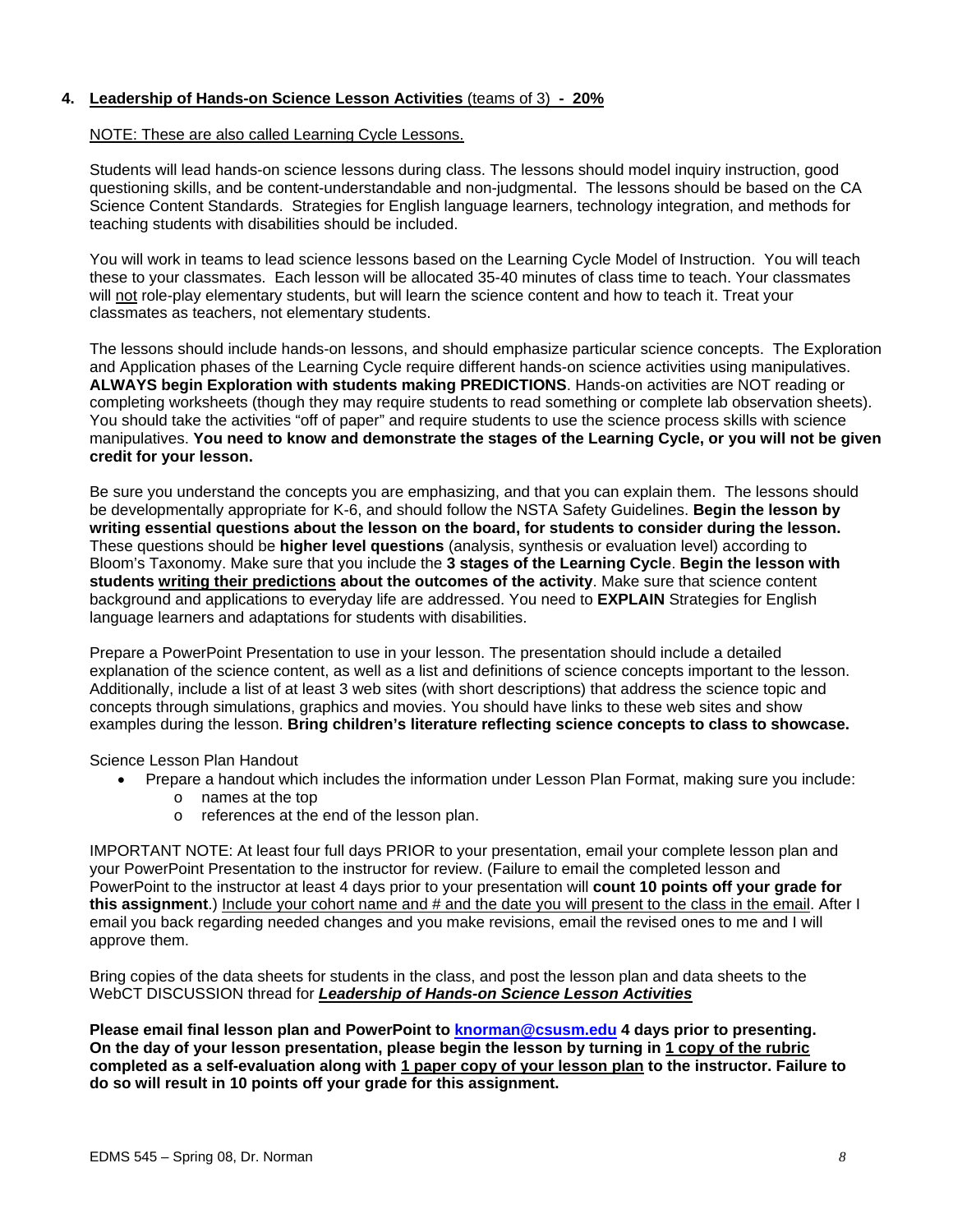#### **Lesson Plan Format**

**Lesson Title**: What is the title of your lesson?

**Grade Level**: What is the grade level?

**Student Groupings**: How will you group students for instruction?

**Materials/Resources/Technology:** What does the teacher need? What do the students need?

**California Science Content Standard(s):** What standards are addressed? Include at least 1 science area (life science, physical science, or earth science) standard and 1 investigation standard.

**Lesson Objective(s):** What do you want students to be able to do? Write in complete sentences. Use an action verb and explain how students will demonstrate their new knowledge and understanding. "The students will

**Science Concept(s):** What are you trying to teach? Do not say "The students will \_\_\_\_." (That is an objective, not a concept.)

**Essential Questions** (higher level; see Bloom's taxonomy): What are your essential questions for this concept? What leads to the big idea? (be sure these are not lower level fact or info. questions)

**Lesson Procedures:** Explain the procedures for each. Include what the teacher will do and what the students will do.

#### **The Learning Cycle**

**a. Exploration** (Begin with students making predictions; then have a hands-on SCIENCE activity.)

- **b. Concept Invention** (Make sure students share and discuss data and ideas in the first part of this stage; then teacher introduces new terms and provides further explanations.)
- **c. Concept Application** (Should be a 2<sup>nd</sup> hands-on SCIENCE activity.)

#### **Accommodations/Adaptations/Applications:**

- ¾ Strategies for English language learners and explanations (at least 3)
- $\triangleright$  Adaptations for students with disabilities and explanations (at least 3)
- $\triangleright$  Applications to everyday life and explanations (at least 3)

**Science Content Background: (**at least 1 full page) summary of the content background

**Web Sites**: 3 interactive relevant web sites with descriptions

**Children's Literature Books**: Title, author, publisher, year of 2 children's books on the topic. BRING BOOKS TO CLASS.

**Arts Standards Integration**: Explain how you will integrate learning in the Arts. List Arts Standard.

**References:** Title, author, publisher, year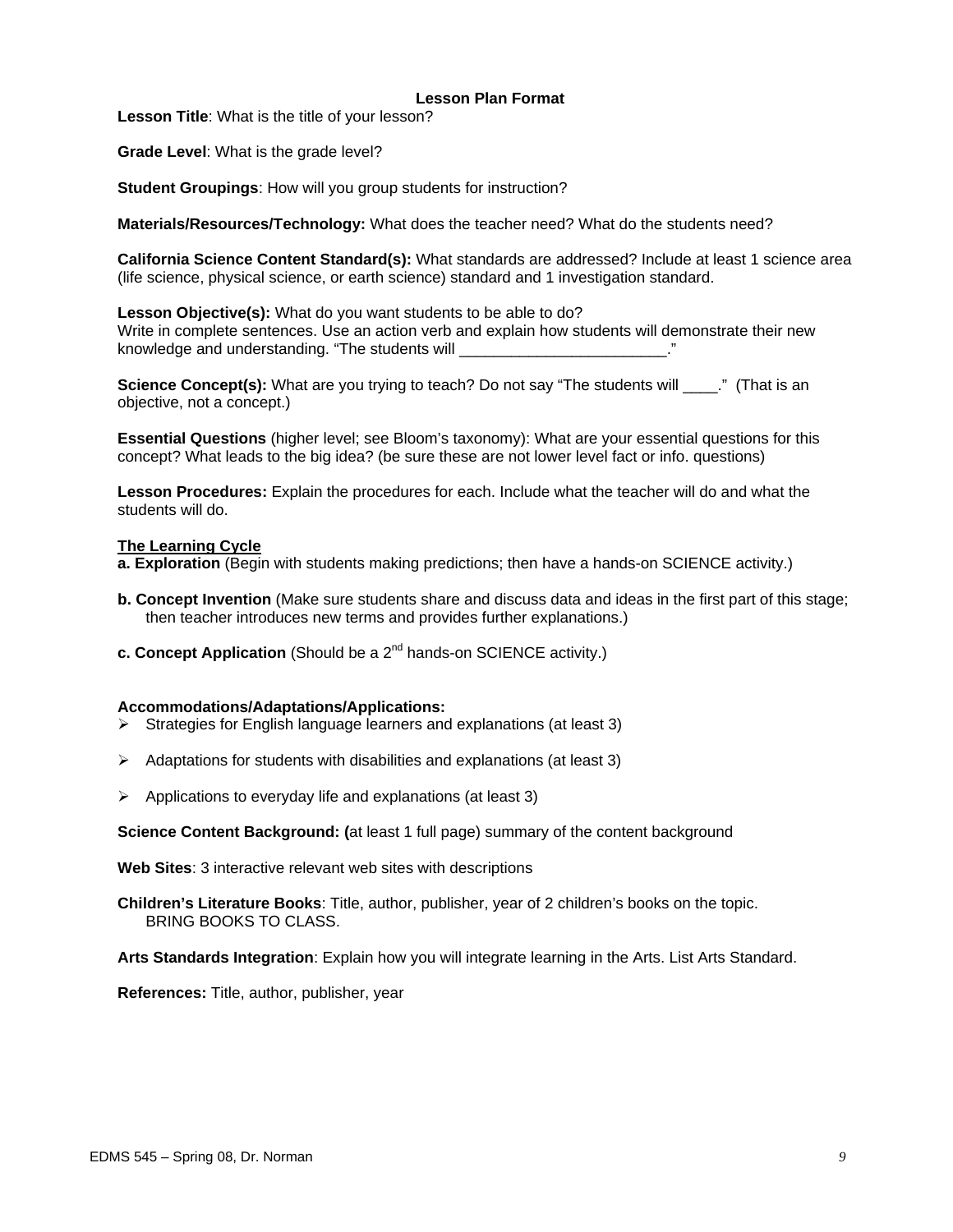# **5. Learning Cycle Lesson Drawings** (individual) **- 5%**

In your Lab Book—Reserve the first page in your Lab Book for a **Title Page**, and reserve the next 2 pages for your **Table of Contents**. After each Learning Cycle presentation, you will make a drawing illustrating what you learned during the lesson. Number each drawing (Drawing #1, #2, #3, etc.). **At the top of each page, write the date, title and number of the drawing**. **Label the drawing with the title of the lesson**. Be sure to pay attention during the lesson so that you have something to draw and a given drawing illustrates your understanding of the lesson. You must **legibly label** parts of drawings. **Drawings should illustrate the major science concepts** that students were supposed to learn. Drawings will be assessed based on the following criteria:

- **Does the Drawing illustrate the major science concepts taught in the lesson?**
- **Does the Drawing include legible labels?**
- **Does the Drawing make "sense"? Can one look at it and understand what was taught?**

## **6. Learning Cycle Lesson Explanations** (individual) **- 5%**

In your Lab Book--On the page immediately following each Drawing for a given Learning Cycle presentation, you will write an explanation of the science concepts taught—about ½-1 page in length. Number each Explanation (Explanation #1, #2, #3, etc.). **At the top of each page, write the date, title and number of the Explanation. Label the Explanation with the title of the lesson**. Be sure to pay attention during the lesson so that you have something to explain! Each explanation should be a complete description of the major science concepts that students were to learn during the lesson. Explanations will be assessed based on the following criteria:

- **Does the Explanation describe the major science concepts taught in the lesson?**
- **Does the Explanation make "sense"? Can one read it and understand what was taught?**
- **Is each Explanation on a separate page from the drawings and the other explanations?**

**NOTE!** You should have Drawings and Explanations for all lessons except for the one you present.

# **7. Science Exploratorium Lesson Plan/Presentation** (pairs) **10%**

Develop an inquiry activity to teach to elementary students. You will work in pairs on this assignment. You will prepare a hands-on science lesson and poster reflecting a science concept. You will present the lesson at our Elementary School Science Exploratorium. Prior to teaching the lesson, turn it in to your instructor for review. Be sure you understand the concept(s) you are emphasizing, and that you can explain them. Please ensure that your activities should follow the NSTA Safety Guidelines. The lessons should include hands-on tasks, and should emphasize particular science concepts. The Exploration and Application phases of the Learning Cycle must require different hands-on science activities using manipulatives. Hands-on activities are NOT reading or completing worksheets (though they may require students to read something or complete lab observation sheets). You should take the activities "off of paper" and require students to use the science process skills with science manipulatives.)

Type up a one-page abbreviated Lesson Plan (refer to LP format on the following page) with your names at the top and REFERENCES at the end of the lesson plan.

Prior to the Exploratorium, turn in the completed Self-Evaluation Rubric.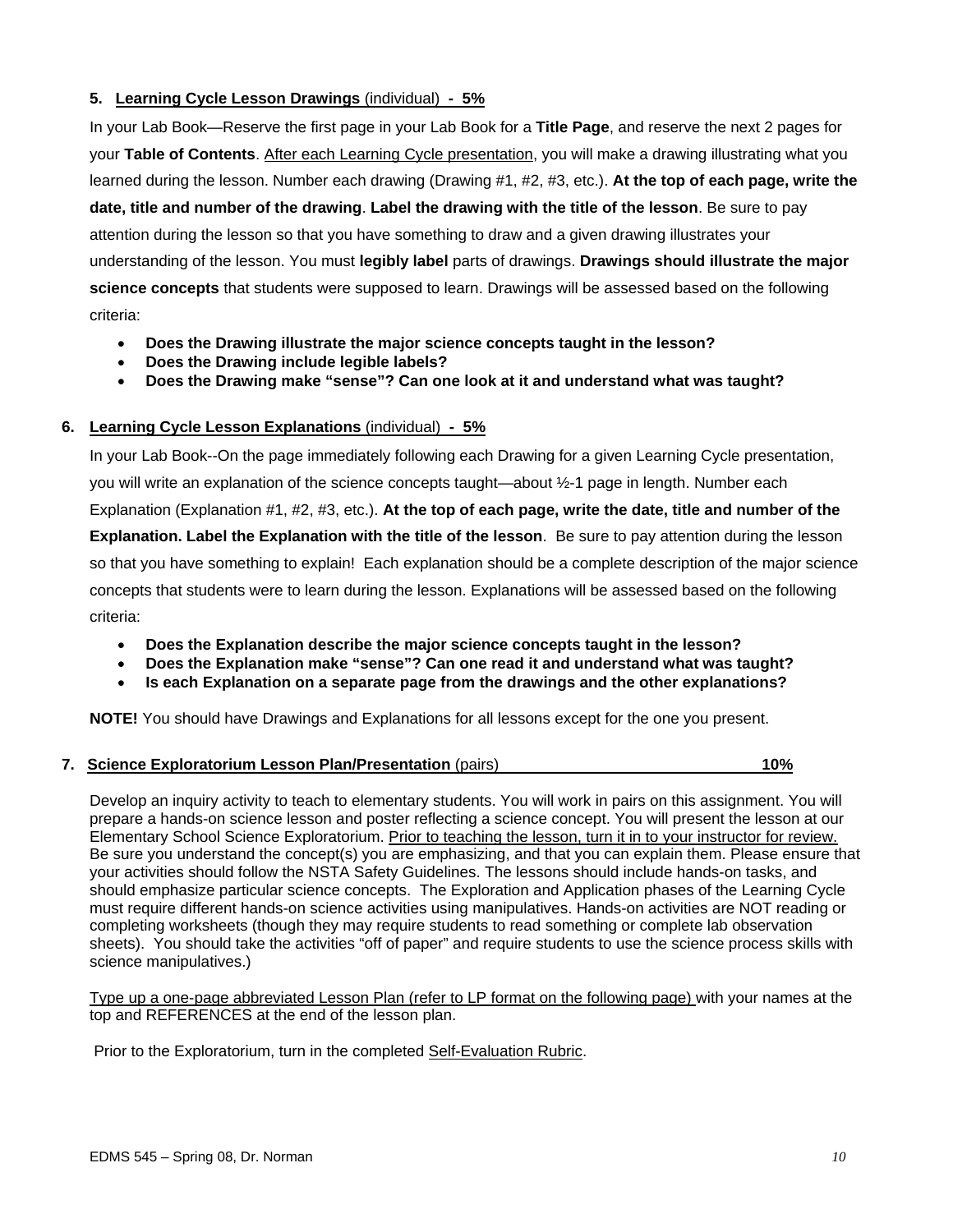# **Science Exploratorium Lesson Plan Format**

**Lesson Title**: What is the title of your lesson?

### **California Science Content Standards addressed**

**Lesson Objective(s):** What do you want students to be able to do?

 Write in complete sentences. Use an action verb and explain how students will demonstrate their new knowledge and understanding. "The students will example and understanding."

#### **Science Concept(s):** What are you trying to teach?

Do not say "The students will \_\_\_\_." (That is an objective, not a science concept.)

**Essential Question(s):** What are your essential question(s) for this concept?

**Materials/Resources/Technology:** What does the teacher need? What do the students need?

**Lesson Procedures:** BRIEFLY explain the procedures for each. Include what the teacher will do and what the students will do.

#### **Learning Cycle:**

- **a. Exploration** (Begin with students making predictions; then have a hands-on SCIENCE activity.)
- **b. Concept Invention** (Make sure students share and discuss data and ideas in the first part of this stage; then teacher introduces new terms and provides further explanations.)
- **c.** Concept Application (Should be a 2<sup>nd</sup> hands-on SCIENCE activity.)

**References:** Title, author, publisher, year of resources

\*\*NOTE: We will share Exploratorium plans so that all students leave with plans for all lessons, which you may use during student teaching.

### **Exploratorium Reflection** (individual) –

Turn in at class session after the Exploratorium. Respond to the following

- a. How did the children respond? (What did they say and do?)
- b. How do the children's actions and responses demonstrate their level of understanding?
- c. How did you (or can you) improve upon your lesson to facilitate understanding?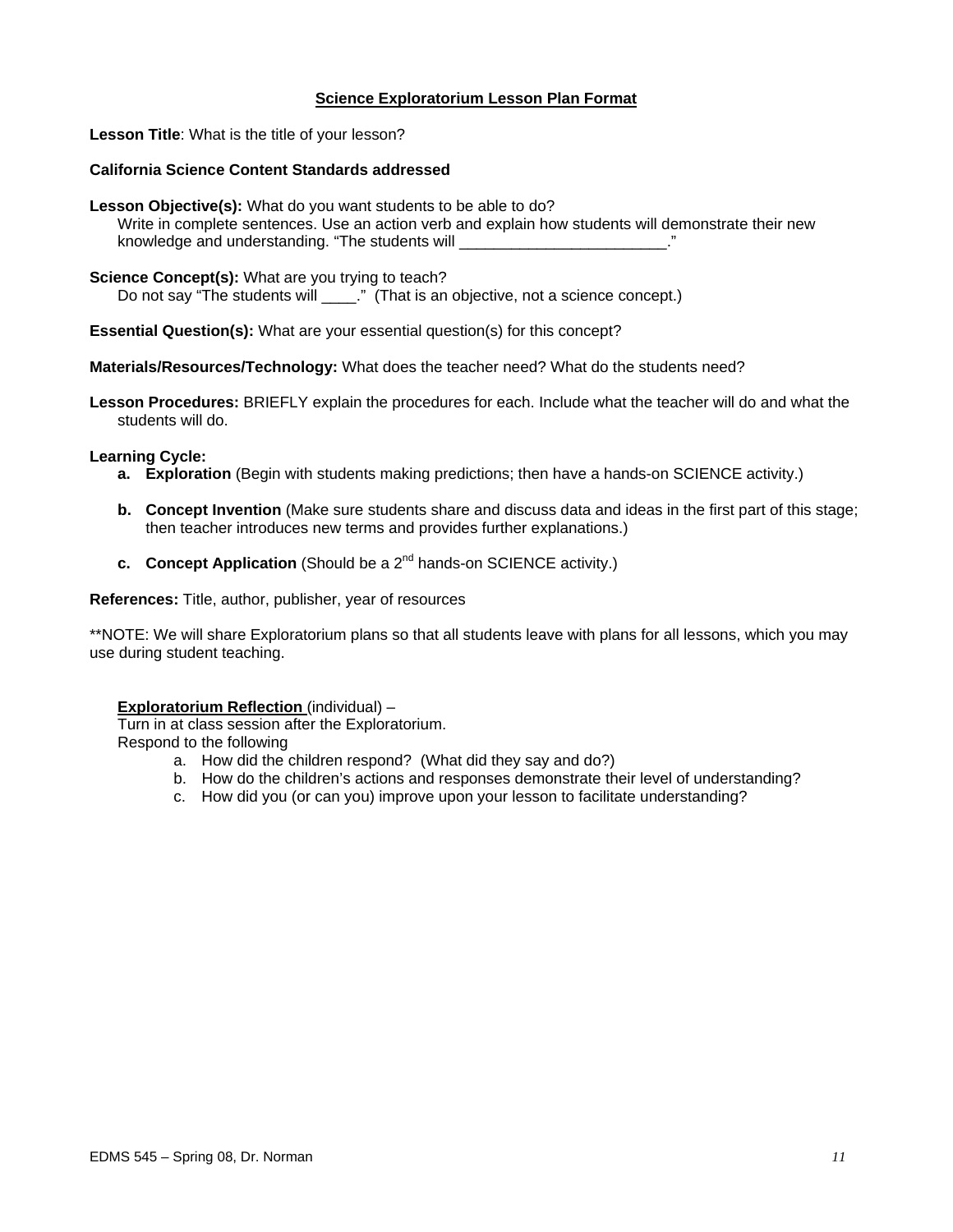# **8. Science Curriculum/Presentation** (teams of four; each writes one unit) **20%**

The goal of this assignment is for you to develop year-long plans for instruction in science based on the California Science Content Standards, as well as develop skills for teaching in the elementary grades. For this assignment, you will plan a year of science instruction for one grade level, based on the California Science Content Standards. You will divide the Science Content Standards for one grade level into four units. For each unit, you will use the science standards (and their descriptions in the Science Framework) to design enduring understandings, desired outcomes, end-of-unit assessments, and rubrics to use in grading the assessments. For the final part of this assignment you will develop ideas for three learning cycle lessons for each unit, based on the Science Standards, Enduring Understandings, Desired Outcomes and Final Assessments in the units. You will work in a group of four-- the same group for your project in your science course. You will relate the science course project topic to this Science Curriculum Plan.

When you complete this assignment, you will have a curriculum plan for teaching the science standards, units and lessons for teaching science for a full year for one grade level. We will share these, so that everyone leaves with curriculum plans, units and lessons for a full year of teaching science at all grade levels. You may share these with your cooperating teachers and use them in your student teaching.

# **Year-Long Science Curriculum**

| <b>Unit Title</b> |  |  |
|-------------------|--|--|

**1. Timeline in weeks** 

Grade:

- **2. Standards**  Content (Physical, Life, Earth Science)Standards Investigation and Experimentation Standards
- **3. Enduring Understandings** (info and processes you hope students remember and understand next year)
- **4. Desired Outcomes** (reads like an objective; tell what students can DO after instruction)
- **5. Final Summative Assessment over Unit** (end of unit assessment over the whole unit, all standards)
- **6. Rubric listing Criteria that you will look for in Final Assessment**

|  | <b>Rubric over Final Assessment</b> |
|--|-------------------------------------|
|  |                                     |

| Criteria | <b>Exceeds Expectations</b> | Meets Expectations | <b>Below Expectations</b> | Points<br>Comments |
|----------|-----------------------------|--------------------|---------------------------|--------------------|
|          |                             |                    |                           |                    |
|          |                             |                    |                           |                    |

# **7. Ideas for 3 Lessons for each Unit-**

- Each Lesson should include:
	- 1. Title
	- 2. Standard numbers
	- 3. Ideas for
		- a. Exploration (2-3 lines) (Begin with students making predictions; then have a hands-on SCIENCE activity.)
		- b. Concept Invention (2-3 lines) (Make sure students share and discuss data and ideas in the first part of this stage; then teacher introduces new terms and provides further explanations.)
		- c. Concept Application (2-3 lines) (Should be a 2<sup>nd</sup> hands-on SCIENCE activity.)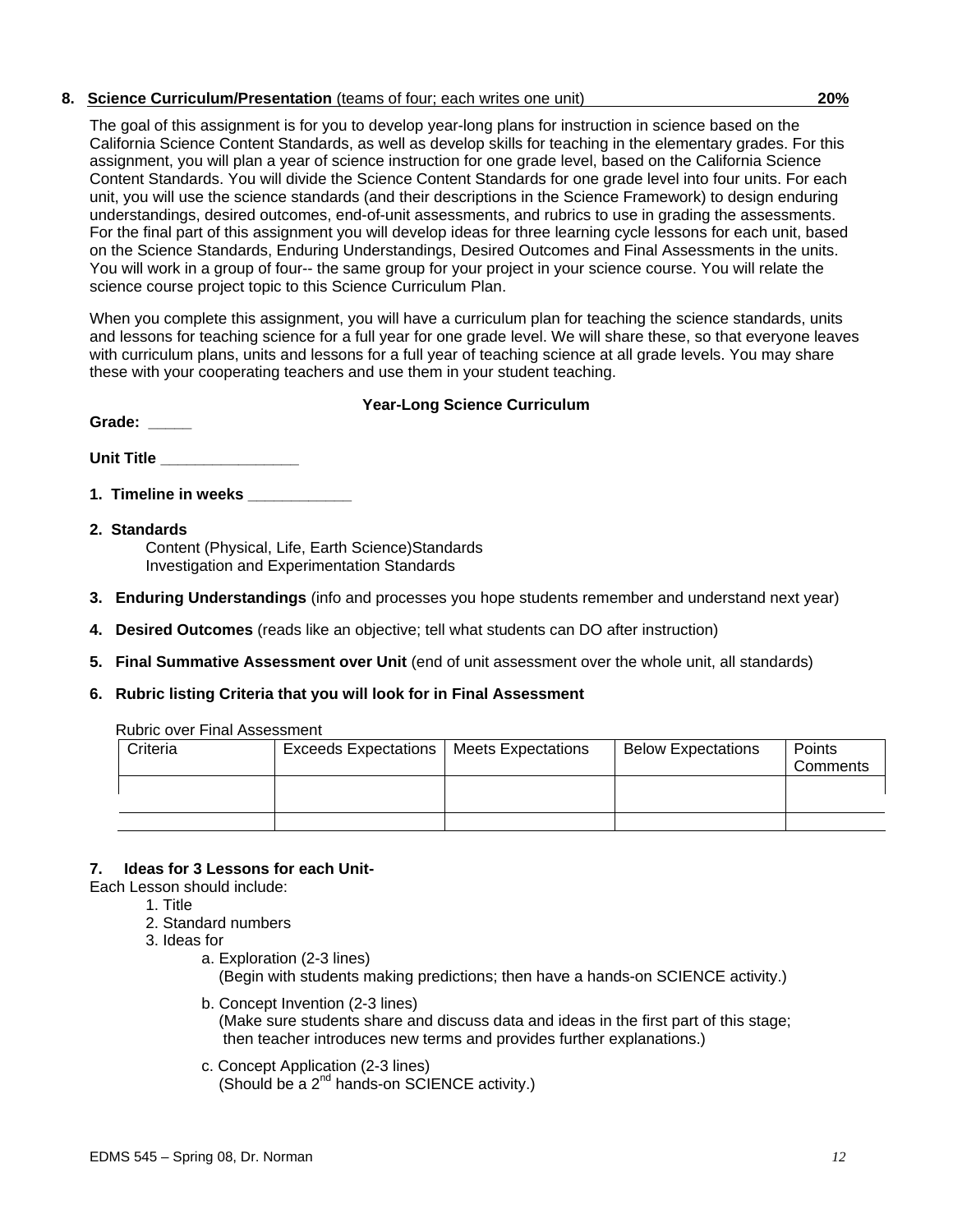| <b>9. Course Reflection (individual)</b>                                                  | - 5% |
|-------------------------------------------------------------------------------------------|------|
| Instructions will be given in class. Typed course reflections will be due the last class. |      |

| 10. TPE 14 Assessment: Technology | (individual) | 10% |
|-----------------------------------|--------------|-----|
|                                   |              |     |

## **Standards of Quality and Effectiveness for Professional Teacher Preparation Programs California Commission on Teacher Credentialing**

This course is designed to help those seeking a Multiple Subjects Credential develop the skills, knowledge and attitudes necessary to assist schools and districts in implementing effective programs for all students. The successful candidate will be able to merge theory and practice in order to realize a comprehensive and extensive educational program for all students. Students will document their knowledge and understanding of TPE 14 through assignments completed in EDMS 545. You will be using assignments and tasks from this course as the basis for meeting competencies in TPE 14 for use in the electronic portfolio. These will be indicated to you in class. **A completed TPE 14 response is due the last class session as a final exam. You should prepare to post your final TPE response and the required artifact by the last class session no later than 5 pm. If you do not post TPE 14 as directed, (1) you will not receive credit for TPE 14 and (2) you will not pass this course.** 

# **TPE 14: Technology in Teaching and Learning**

Candidates for the teaching credential meeting the National Educational Technology Standards for Teachers.

- I. Technology Operations and Concepts--- Candidates demonstrate a sound understanding of technology operations and concepts.
- II. Planning and Designing Learning Environments and Experiences. Candidates plan and design effective learning environments and experiences supported by technology
- III. Teaching, Learning and the Curriculum. --- Candidates implement curriculum plans that include methods and strategies for applying technology to maximize student learning.
- IV. Assessment and Evaluation. --- Candidates apply technology to facilitate a variety of effective assessment and evaluation strategies.<br>V. Productivity and Profession
- Productivity and Professional Practice. --- Candidates use technology to enhance their productivity and professional practice.
- VI. Social, Ethical, Legal and Human Issues. ---Candidates understand the social, ethical, legal, and human issues surrounding the use of technology in PK-12 schools and apply those principles in practice.

### Procedures to follow:

- a. Read Chapter 3 in the Friedl Text.
- b. Select one science lesson from your Curriculum Unit.
- c. You will integrate technology in your selected lesson by providing **opportunities for your students to use technology**. The following questions should frame your planning:
	- (1) How will you organize and manage the environment so that all students have access to the technology they will use in your lesson?
	- (2) How will you assess whether or not your students have reached the learning objectives of your lesson?
	- (3) How will you assess whether or not the technology your students used helped them reach the learning objectives?
- d. Bring your completed work to class on Mar.  $12^{th}$  so that I can review/assess your work during computer time on this day.

In summary, in your lesson plan create a category called "Integration of Technology":

- 1. Describe the integration of student use of technology in your lesson.
- 2. Describe how you will organize and manage the technology and the learning environment so that all students can use the technology.
- 3. Describe how you wiil assess whether or not your students reached the learning objectives, and whether or not the technology helped them reach the learning objectives.

Student use of technology may include:

a. PowerPoint presentations by students.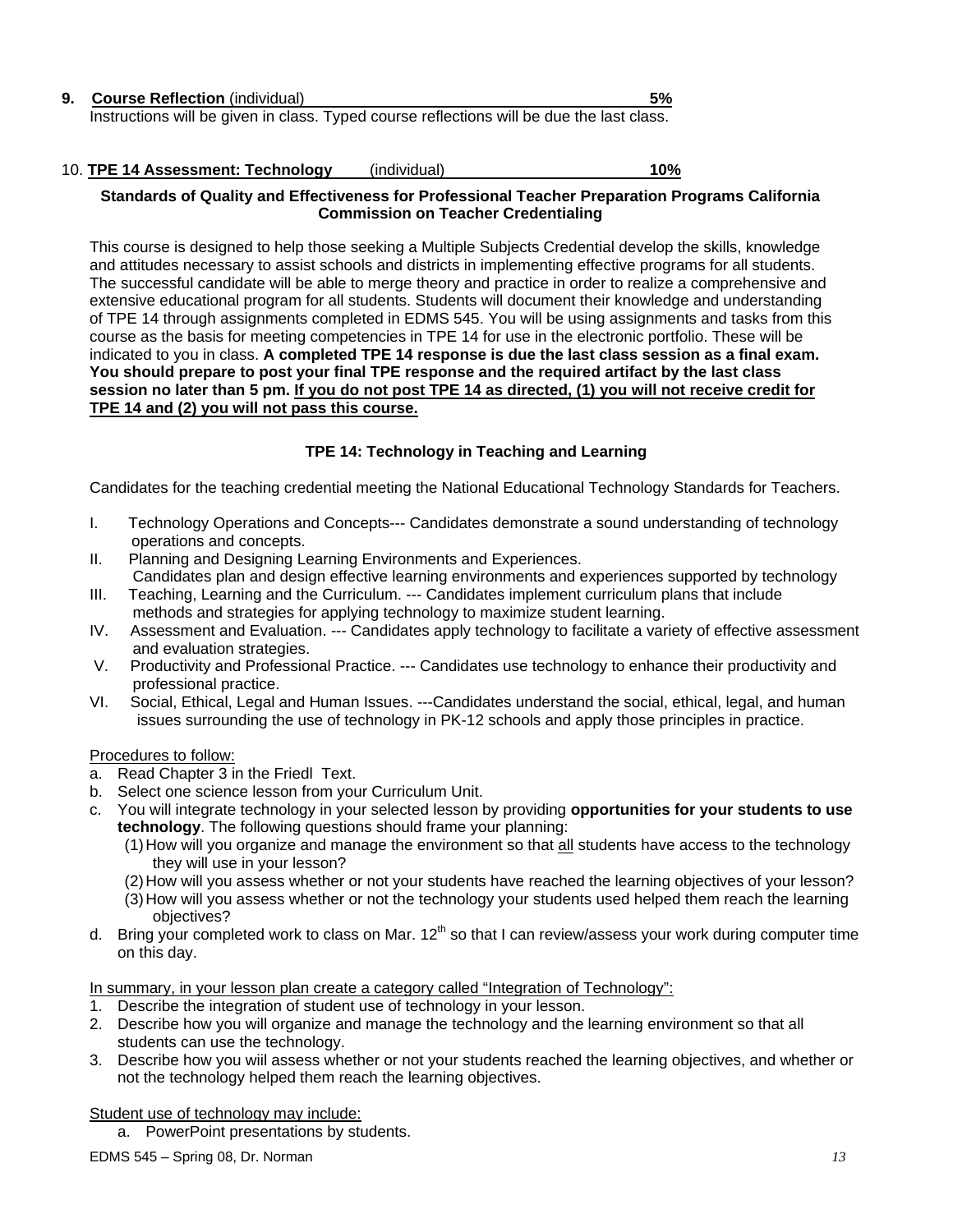- b. Interactive websites you select for students to use. (Note: you must provide 5 examples of interactive websites connected to your lesson content and learning objectives.)
- c. Inspiration or Kidspiration for concept mapping.
- d. Kidpix in which students graphically represent their learning.
- e. Students using videotechnology.
- f. Students using digital cameras.
- g. A filamentality hot list.
- h. Interactive templates accessed online for teacher-created science games, for students to access at computers.
- i. Another idea of your own choosing for technology integration.

# **COOPERATIVE LEARNING ROLES FOR SCIENCE GROUP MEMBERS**

- Materials Manager
- **Reporter**
- Recorder
- Timekeeper/Taskmaster
- Lead Investigator

Heterogeneous groups are best. The teacher assigns the group members and the roles; roles are rotated.

# **COMPASSIONATE COMMUNICATION**

We will be including a study of Rachel Lamb's booklet Communication Basics: An Overview of Nonviolent Communication. This booklet is published by the Center for Nonviolent Communication. In Nonviolent Communication (also called Compassionate Communication), Marshall Rosenberg presents his approach to communication that centers on compassionate connection. Marshall encourages all individuals, and especially educators, to motivate "by a reverence for life." Rosenberg's Compassionate Communication process offers educators the tools to create exceptional learning environments.

Compassionate Communication (also called Nonviolent Communication) will help you:

- Maximize the individual potential of all students
- Improve trust and connection in your classroom community
- Strengthen student interest, retention and connection to their work
- Find cooperation without using demands
- Improve classroom teamwork, efficiency and results

Marshall B. Rosenberg, Ph.D. is the internationally acclaimed author of *Nonviolent Communication: A Language of Life*, and *Speak Peace in a World of Conflict*. He is the founder and educational director of the Center for Nonviolent Communication (CNVC). He travels throughout the world promoting peace by teaching these remarkably effective communication and conflict resolution skills. See www.cnvc.org resources for additional books and resources on how to use compassionate communication in teaching.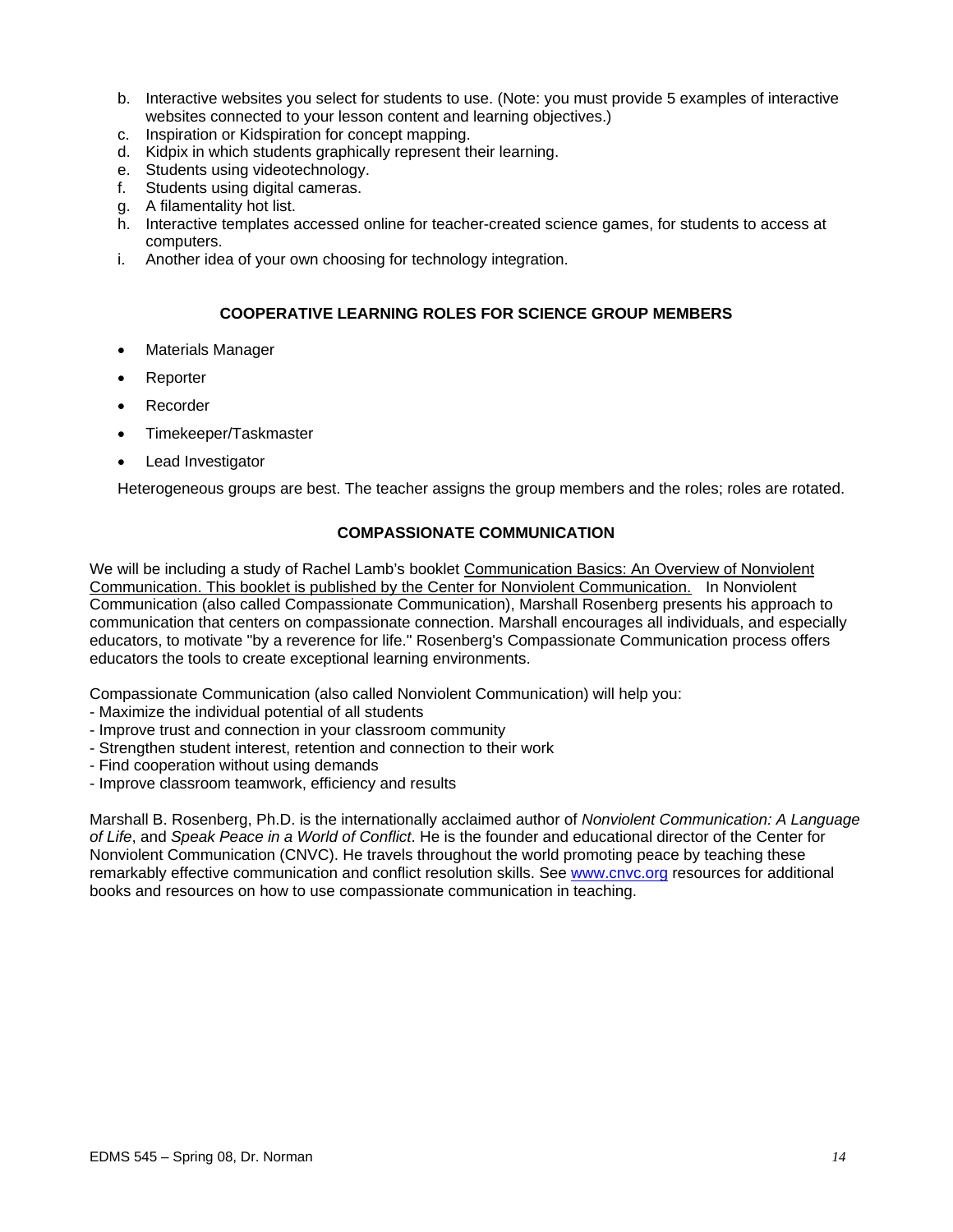| PART 1:<br><b>LANGUAGE STRUCTURE AND</b><br>FIRST- AND SECOND-LANGUAGE<br><b>DEVELOPMENT</b>                                                    | <b>PART 2:</b><br><b>METHODOLOGY OF BILINGUAL,</b><br><b>ENGLISH LANGUAGE</b><br>DEVELOPMENT, AND CONTENT<br><b>INSTRUCTION</b>   | PART 3:<br><b>CULTURE AND</b><br><b>CULTURAL DIVERSITY</b>                                          |
|-------------------------------------------------------------------------------------------------------------------------------------------------|-----------------------------------------------------------------------------------------------------------------------------------|-----------------------------------------------------------------------------------------------------|
| I. Language Structure and Use:<br><b>Universals and Differences</b><br>(including the structure of English)                                     | I. Theories and Methods of<br><b>Bilingual Education</b>                                                                          | I. The Nature of Culture                                                                            |
| The sound systems of language<br>А.<br>(phonology)                                                                                              | Foundations<br>А.                                                                                                                 | Definitions of culture<br>А.                                                                        |
| Word formation (morphology)<br>В.                                                                                                               | Organizational models: What works<br>В.<br>for whom?                                                                              | В.<br>Perceptions of culture                                                                        |
| Syntax<br>C.                                                                                                                                    | C.<br>Instructional strategies                                                                                                    | C.<br>Intra-group differences (e.g., ethnicity,<br>race, generations, and micro-cultures)           |
| Word meaning (semantics)<br>D.                                                                                                                  | II. Theories and Methods for Instruction<br>In and Through English                                                                | Physical geography and its effects on<br>D.<br>culture                                              |
| Е.<br>Language in context                                                                                                                       | Teacher delivery for both English<br>А.<br>language development and content<br>instruction                                        | Cultural congruence<br>Е.                                                                           |
| Written discourse<br>F.                                                                                                                         | Approaches with a focus on English<br>В.<br>language development                                                                  | II. Manifestations of Culture: Learning<br><b>About Students</b>                                    |
| Oral discourse<br>G.                                                                                                                            | C.<br>Approaches with a focus on content<br>area instruction (specially designed<br>academic instruction delivered in<br>English) | What teachers should learn about their<br>А.<br>students                                            |
| Nonverbal communication<br>Н.                                                                                                                   | <b>D.</b> Working with paraprofessionals                                                                                          | How teachers can learn about their<br>В.<br>students                                                |
| Language Change<br>ı.                                                                                                                           |                                                                                                                                   | C. How teachers can use what they learn<br>about their students (culturally<br>responsive pedagogy) |
| II. Theories and Factors in First- and<br><b>Second-Language Development</b>                                                                    | III. Language and Content Area<br><b>Assessment</b>                                                                               | <b>III. Cultural Contact</b>                                                                        |
| A. Historical and current theories and<br>models of language analysis that have<br>implications for second-language<br>development and pedagogy | Purpose<br>Α.                                                                                                                     | Concepts of cultural contact<br>Α.                                                                  |
| <b>B.</b> Psychological factors affecting first- and<br>second-language development                                                             | Methods<br>В.                                                                                                                     | В.<br>Stages of individual cultural contact                                                         |
| Socio-cultural factors affecting first- and<br>С.<br>second-language development                                                                | <b>C.</b> State mandates                                                                                                          | C.<br>The dynamics of prejudice                                                                     |
| D. Pedagogical factors affecting first- and<br>second-language development                                                                      | Limitations of assessment<br>D.                                                                                                   | <b>D.</b> Strategies for conflict resolution                                                        |
| E. Political factors affecting first- and<br>second-language development                                                                        | Е.<br>Technical concepts                                                                                                          | IV. Cultural Diversity in U.S. and CA                                                               |
|                                                                                                                                                 |                                                                                                                                   | <b>Historical perspectives</b><br>Α.                                                                |
|                                                                                                                                                 |                                                                                                                                   | Demography<br>В.                                                                                    |
|                                                                                                                                                 |                                                                                                                                   | Migration and immigration<br>С.                                                                     |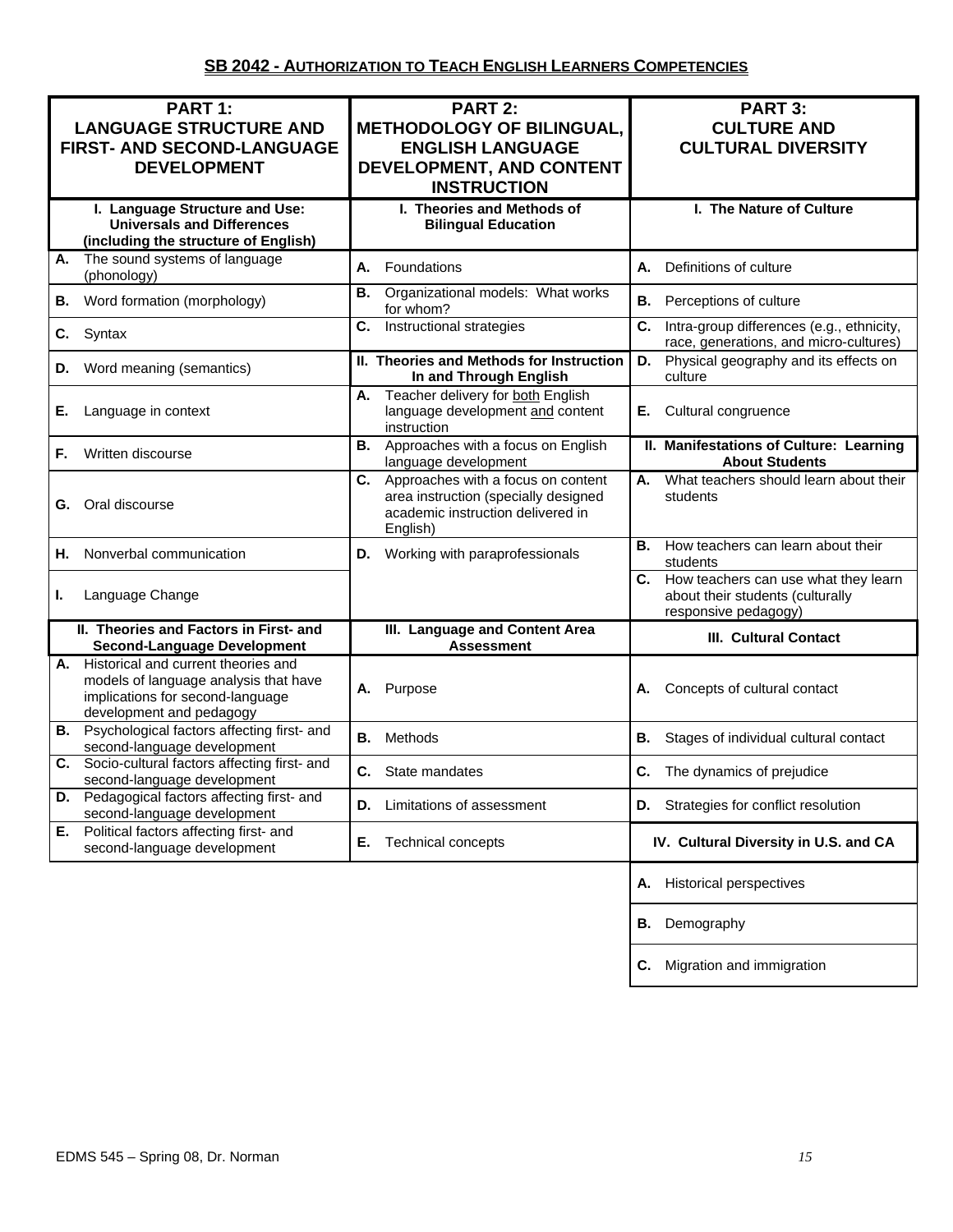## **Complete Assignment Checklist**

| <b>Assignment</b>                                   | $\frac{0}{0}$ | <b>Individual</b><br>or Team    | <b>Documents to Turn In</b>                                   | <b>Due</b><br><b>Date</b> |
|-----------------------------------------------------|---------------|---------------------------------|---------------------------------------------------------------|---------------------------|
| Reading Journal                                     | 10            | Individual                      | Blue Books - individual<br>Ch 2-21                            | <b>Wks</b><br>$2 - 8$     |
| <b>Framework and Standards</b><br>Activity          | 10            | Individual<br><b>PartCpairs</b> | Part a & b – individual<br>Part c - Pairs                     | Feb.6<br>Feb.13           |
| Leadership of Hands-On Science Lesson<br>Activities | 20            | Team                            | Self-Eval Rubric - team<br>Lesson Plan - team                 | Varies                    |
| Learning Cycle Lesson Drawings                      | 05            | Individual                      | Drawings w Labels -<br>Blue Book/Lab-<br>individual           | Mar. 5                    |
| Learning Cycle Lesson Explanations                  | 05            | Individual                      | Explanations -<br>Blue Book/Lab-<br>individual                | Mar. 5                    |
| Science Exploratorium (Mar. 5 <sup>th</sup> )       | 10            | Pairs                           | Lesson Plan & data<br>sheet- Pairs<br>Reflection - individual | Feb. 27<br>Mar. 12        |
| <b>Science Curriculum Unit</b><br>Presentations     | 20            | Individual<br>Team              | Self-Eval Rubric - indiv<br>Unit $-$ indiv.                   | Mar. 5<br>Mar. 12         |
| <b>Course Reflection</b>                            | 05            | Individual                      | <b>Typed Responses</b><br>individual                          | Mar. 12                   |
| TPE 14 Assessment: Technology                       | 10            | Individual                      | <b>Taskstream Entries -</b><br>individual                     | Mar. 12                   |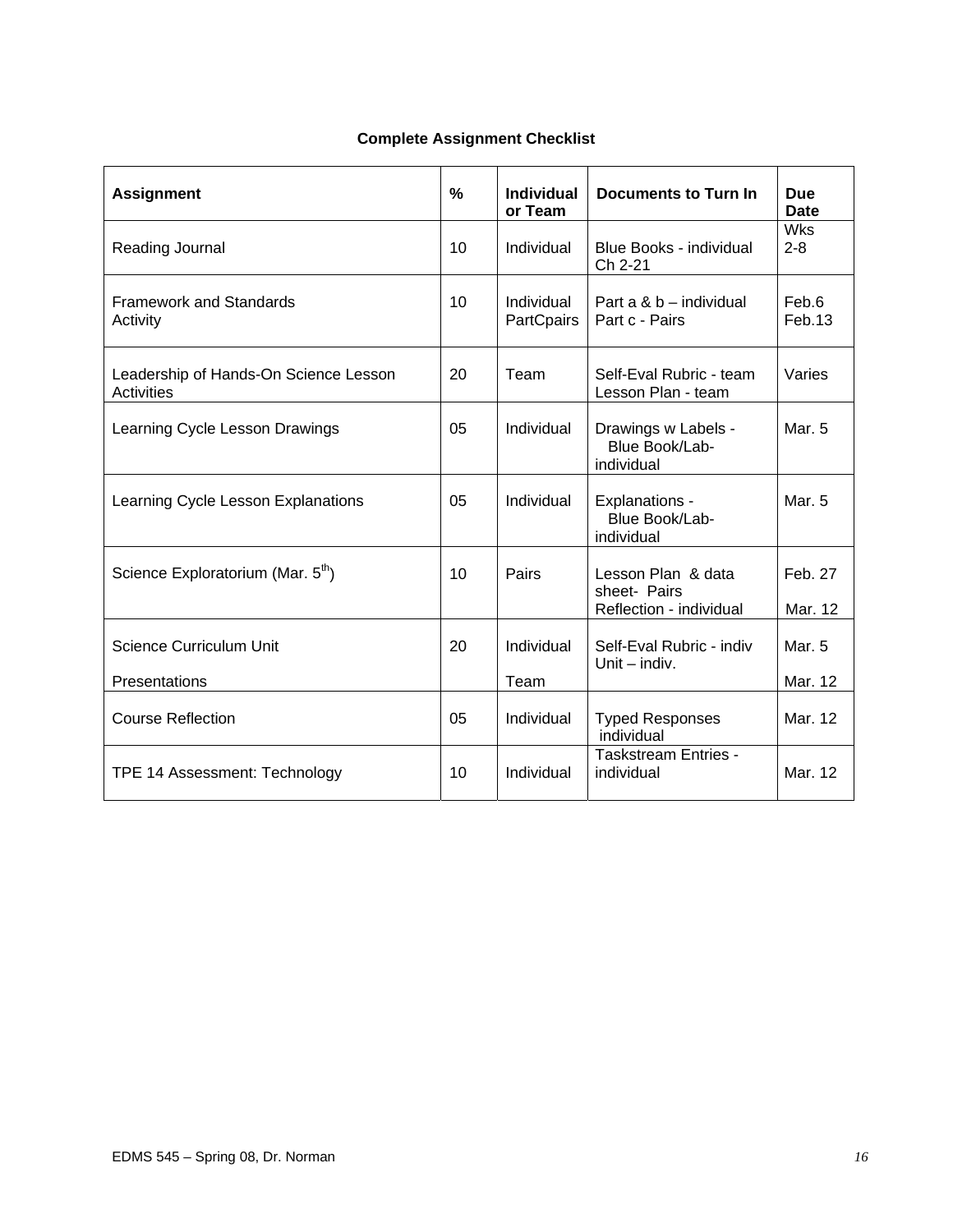|  |  |  | Your Full Name |  |
|--|--|--|----------------|--|
|--|--|--|----------------|--|

**Your Full Name \_\_\_\_\_\_\_\_\_\_\_\_\_\_\_\_\_\_\_\_\_\_\_\_\_\_\_\_\_\_\_\_\_\_\_\_ Cohort \_\_\_\_\_\_\_\_\_\_\_** 

# **SCIENCE EDUCATION GRADESHEET**

This will be attached to your Class Folder. Keep your own copy in your Science Notebook.

#### **Attendance**

(Present, late or absent—sign your name and indicate if late. For previous classes, indicate if present for whole class or left early)

# Class

|   | $1 \underline{\hspace{2cm}}$                                                                                                                                                                                                                                                                                                                                                                                                                                                                                                                         |  |
|---|------------------------------------------------------------------------------------------------------------------------------------------------------------------------------------------------------------------------------------------------------------------------------------------------------------------------------------------------------------------------------------------------------------------------------------------------------------------------------------------------------------------------------------------------------|--|
|   | $2 \overline{\phantom{a} \phantom{a} \phantom{a}}$                                                                                                                                                                                                                                                                                                                                                                                                                                                                                                   |  |
|   | $3 \overline{\phantom{1}}$                                                                                                                                                                                                                                                                                                                                                                                                                                                                                                                           |  |
|   | $\begin{array}{c} \n 4 \quad \text{---} \quad \text{---} \quad \text{---} \quad \text{---} \quad \text{---} \quad \text{---} \quad \text{---} \quad \text{---} \quad \text{---} \quad \text{---} \quad \text{---} \quad \text{---} \quad \text{---} \quad \text{---} \quad \text{---} \quad \text{---} \quad \text{---} \quad \text{---} \quad \text{---} \quad \text{---} \quad \text{---} \quad \text{---} \quad \text{---} \quad \text{---} \quad \text{---} \quad \text{---} \quad \text{---} \quad \text{---} \quad \text{---} \quad \text{---$ |  |
|   | $6 \qquad \qquad$                                                                                                                                                                                                                                                                                                                                                                                                                                                                                                                                    |  |
|   |                                                                                                                                                                                                                                                                                                                                                                                                                                                                                                                                                      |  |
| 8 |                                                                                                                                                                                                                                                                                                                                                                                                                                                                                                                                                      |  |

## Reading Journal (14 points each)

| Jan.30             | Feb. 27           |
|--------------------|-------------------|
| points             | points            |
| Feb. 6             | Mar. 5            |
| <b>1999</b> points | points            |
| Feb. 13 points     | Mar. 12<br>points |
| Feb. 20<br>points  |                   |

| Assessment of Course Objectives                     | Percent of Grade | Your Grade | <b>Final Points</b> |
|-----------------------------------------------------|------------------|------------|---------------------|
| 1. Participation and Collaboration                  | 5%               |            |                     |
| 2. Reading Journal                                  | 10%              |            |                     |
| 3. Framework and Standards Activity                 | 10%              |            |                     |
| 4. Leadership of Hands-on Science Lesson Activities | <b>20%</b>       |            |                     |
| 5. Learning Cycle Lesson Drawings                   | 5%               |            |                     |
| 6. Learning Cycle Lesson Explanations               | 5%               |            |                     |
| 7. Science Exploratorium Lesson Plan/Presentation   | 10%              |            |                     |
| 8. Science Curriculum                               | 20%              |            |                     |
| 9. Course Reflection                                | 5%               |            |                     |
| 10. TPE 14 Assessment: Technology                   | 10%              |            |                     |

Final Course Grade \_\_\_\_\_ Final Letter Grade \_\_\_\_\_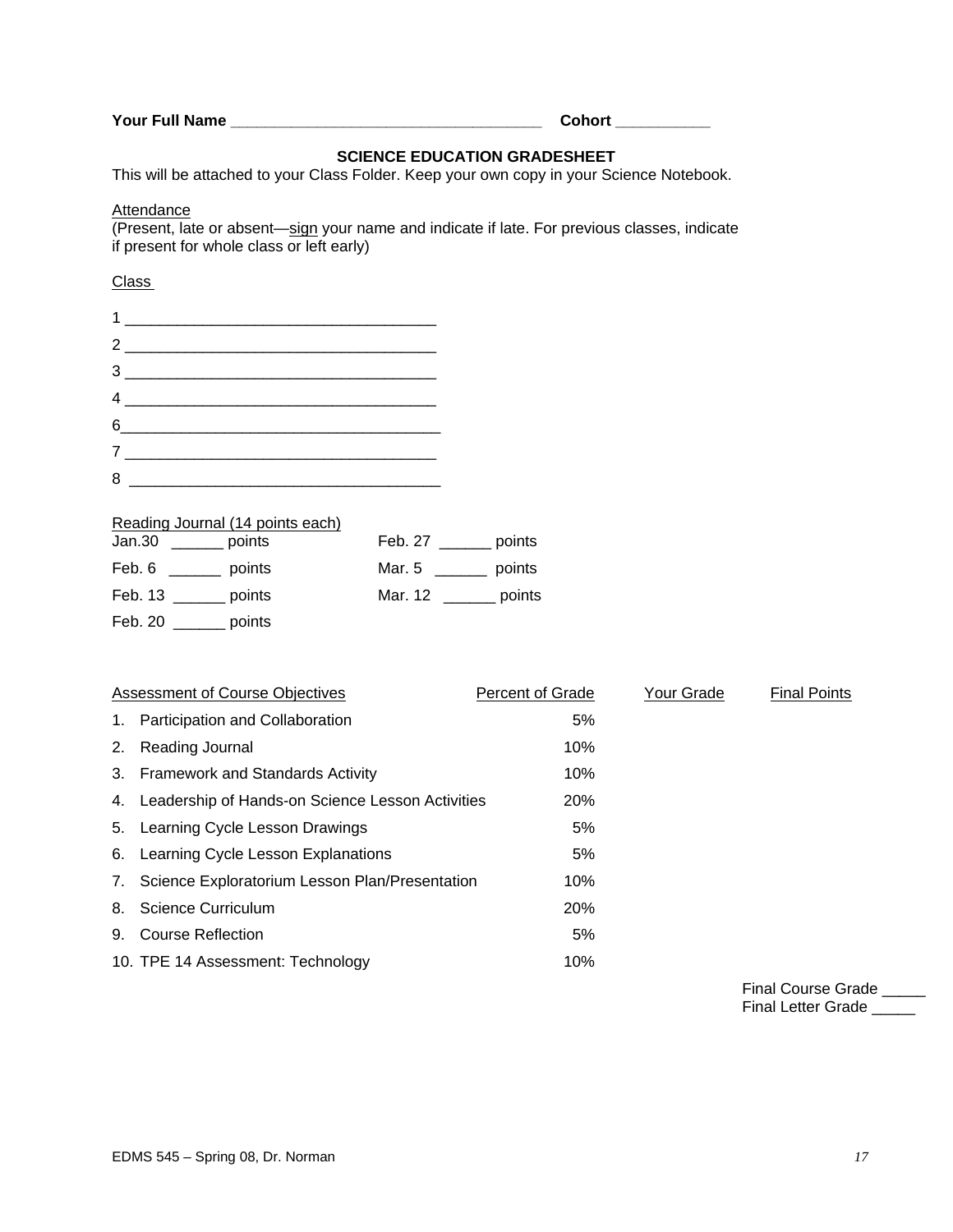|                                                                                                                                                                                                                                                                                                                                                                                        |                                                                                                                                                                                                                                                                                                                                                                                                           | Students are expected to actively participate, collaborate, and demonstrate professionalism at all times.                                                                                                                                                                                                                                                             |                                                                                                                                                                                                                                                                                                                                                                     |                 |
|----------------------------------------------------------------------------------------------------------------------------------------------------------------------------------------------------------------------------------------------------------------------------------------------------------------------------------------------------------------------------------------|-----------------------------------------------------------------------------------------------------------------------------------------------------------------------------------------------------------------------------------------------------------------------------------------------------------------------------------------------------------------------------------------------------------|-----------------------------------------------------------------------------------------------------------------------------------------------------------------------------------------------------------------------------------------------------------------------------------------------------------------------------------------------------------------------|---------------------------------------------------------------------------------------------------------------------------------------------------------------------------------------------------------------------------------------------------------------------------------------------------------------------------------------------------------------------|-----------------|
|                                                                                                                                                                                                                                                                                                                                                                                        | <b>Excellent</b>                                                                                                                                                                                                                                                                                                                                                                                          | Acceptable                                                                                                                                                                                                                                                                                                                                                            | Unacceptable                                                                                                                                                                                                                                                                                                                                                        | <b>Comments</b> |
| <b>Attitude</b><br>Do you show a<br>positive attitude<br>toward class. "the<br>work" and<br>learning?                                                                                                                                                                                                                                                                                  | Always displays a<br>positive attitude. May<br>offer constructive<br>criticism and include<br>alternatives that show<br>initiative.                                                                                                                                                                                                                                                                       | Sometimes displays a<br>positive attitude. May<br>offer constructive<br>criticism and include<br>alternatives that show<br>initiative.                                                                                                                                                                                                                                | Seldom has a positive<br>attitude. Often is<br>critical. Does not offer<br>alternative solutions to<br>criticism.                                                                                                                                                                                                                                                   |                 |
| <b>Participation</b><br>Do you participate in<br>class discussions<br>productively, sharing<br>your knowledge and<br>understandings?<br>Professionalism<br>Do you exhibit<br>professional<br>behavior at all<br>times?<br>Collaboration<br>Can you monitor<br>and adjust your<br>participation to<br>allow for others'<br>ideas to be heard?<br>Are you supportive<br>of others' ideas | Attends every class,<br>always on time and<br>well prepared, and<br>never leaves early.<br>Gives closest<br>attention to class<br>activities & speakers.<br>Consistently behaves,<br>talks and works in a<br>professional manner,<br>regardless of<br>task/topic.<br>Consistently listens to,<br>shares with, and<br>supports the efforts of<br>others. Tries to keep<br>people working well<br>together. | Attends every class,<br>on time and prepared,<br>and never leaves<br>early. Gives most<br>attention to class<br>activities and<br>speakers.<br>Most of the time,<br>behaves, talks and<br>works in a<br>professional manner.<br>Most of the time<br>listens to, shares with,<br>and supports the<br>efforts of others, but<br>sometimes is not a<br>good team member. | Is not always ready<br>when class time<br>begins. Doesn't give<br>full attention in class;<br>sometimes talks when<br>others are speaking.<br>Seldom behaves,<br>talks, and works in a<br>professional manner,<br>regardless of<br>task/topic.<br>Rarely listens to,<br>shares with, and<br>supports the efforts of<br>others. Is not always<br>a good team player. |                 |
| and work?<br><b>Contributions</b><br>Do you contribute<br>to whole class and<br>group work? Do<br>you "do your<br>share"?                                                                                                                                                                                                                                                              | Consistently provides<br>useful ideas; always<br>stays focused on the<br>task. Exhibits a lot of<br>effort and valuable<br>contributions.                                                                                                                                                                                                                                                                 | Most of the time<br>provides useful ideas<br>and stays focused. A<br>satisfactory group<br>member who does<br>what is required.                                                                                                                                                                                                                                       | Rarely provides useful<br>ideas; not always<br>focused. Reluctant to<br>participate. Lets<br>others take charge.                                                                                                                                                                                                                                                    |                 |
| <b>Disposition</b><br>toward teaching<br>Do you exhibit a<br>positive disposition<br>towards teaching<br>all students?                                                                                                                                                                                                                                                                 | Consistently<br>demonstrates concern<br>in learning to teach all<br>children. Always<br>demonstrates strong<br>commitment toward<br>developing (a) an<br>understanding of<br>children, (b) teaching<br>strategies, and (c)<br>knowledge of the CA<br>Standards for the<br><b>Teaching Profession</b><br>(CSTP), Teacher<br>Performance<br>Expectations (TPE),<br>and CA Standards.                        | Most of the time<br>demonstrates concern<br>in learning to teach all<br>children. Often<br>demonstrates<br>commitment toward<br>developing (a) an<br>understanding of<br>children, (b) teaching<br>strategies, and (c)<br>knowledge of the<br>CSTP's, TPE's, and<br><b>CA Content</b><br>Standards.                                                                   | Rarely shows concern<br>in learning to teach all<br>children. Rarely<br>demonstrates<br>commitment toward<br>developing (a) an<br>understanding of<br>children, (b) teaching<br>strategies, and (c)<br>knowledge of the<br>CSTP's, TPE's, and<br><b>CA Content</b><br>Standards.                                                                                    |                 |
| Leadership<br>Do you interact<br>productively with<br>your peers and show<br>leadership initiative?                                                                                                                                                                                                                                                                                    | Shows strength<br>through leadership in<br>class activities; other<br>students respect you<br>as a leader.                                                                                                                                                                                                                                                                                                | Effectively participates<br>and contributes, but<br>rarely shows<br>leadership qualities.                                                                                                                                                                                                                                                                             | Does not show<br>leadership in any area<br>of class.                                                                                                                                                                                                                                                                                                                |                 |

# **PCP Rubric: Participation, Collaboration and Professionalism**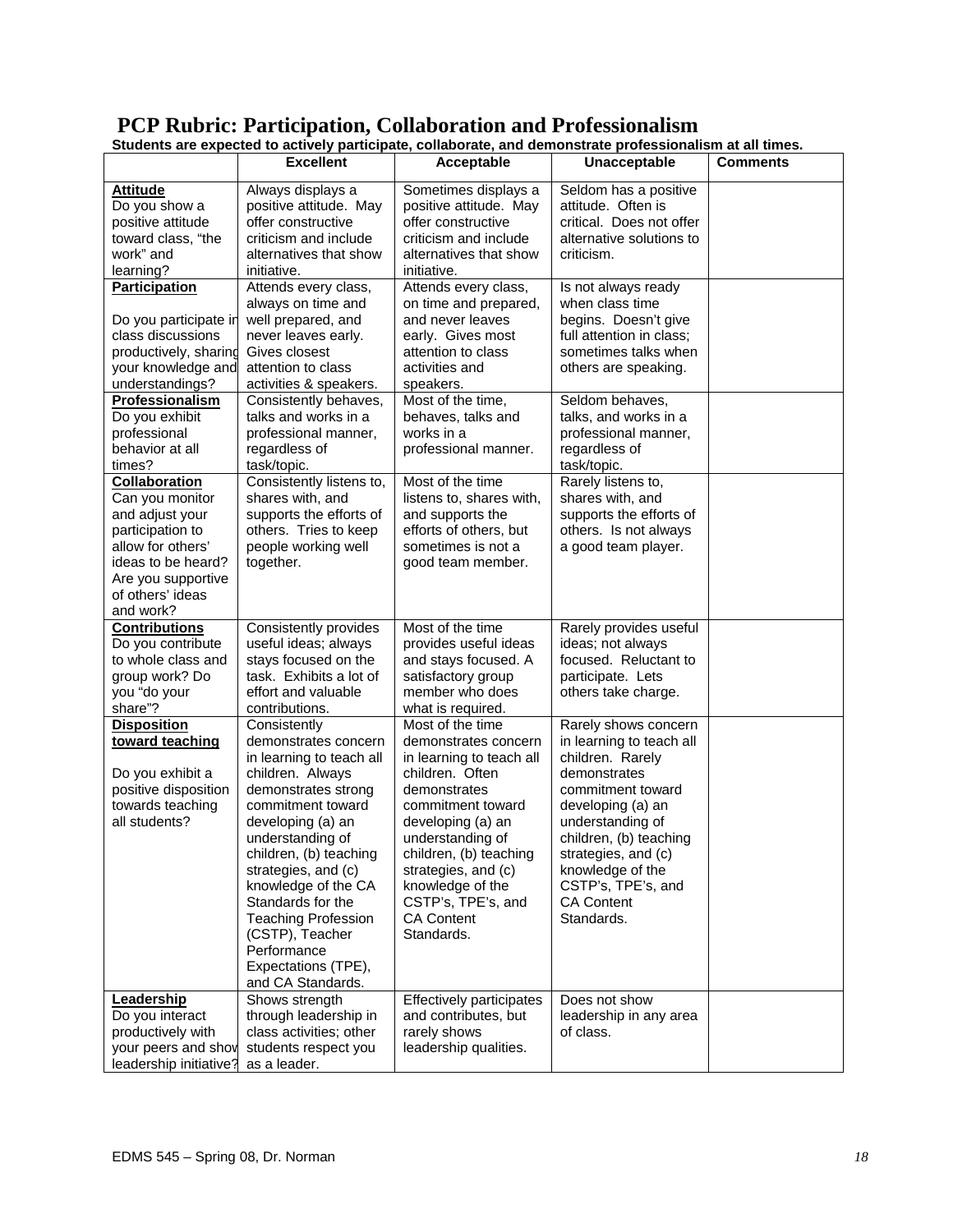# **EDMS 545 COURSE SCHEDULE OF TOPICS AND ASSIGNMENTS: SPRING 2008**

| <b>DATE</b> | <b>COURSE TOPICS &amp; ASSIGNMENTS</b>                                           | <b>CHAPTERS</b>         |
|-------------|----------------------------------------------------------------------------------|-------------------------|
| 1/23/08     | Possible Outcomes: Your Goals and Course Goals                                   |                         |
|             | • Orientation to Class: What is Science? What makes a good science teacher?      |                         |
|             | • How do we make decisions about what to teach and how to teach it?              | 4, 5, 6                 |
|             | • Inquiry Processes in Science and the Learning Cycle Model of Teaching          | Framework<br>$1 - 22$   |
|             | • Concept Mapping                                                                |                         |
|             | • Instructor Led Learning Cycle Lesson                                           |                         |
|             | • Divide into teams for Leadership of Hands-on Learning Cycle Lessons            |                         |
|             | • Divide into groups of 4 for Year-Long Curriculum<br>• Text Overview            |                         |
|             |                                                                                  |                         |
|             | • Writing Learning Objectives, Science Concepts & Essential Questions            |                         |
|             | • Team time for Learning Cycle Lessons                                           |                         |
|             | • Private Universe: What causes the seasons? Understanding science concepts.     |                         |
|             | • Science Framework Discussion: Do Part A - Framework Summary Response           |                         |
|             |                                                                                  |                         |
|             | • Each person should Bring Science Framework to next Class                       |                         |
|             | • Each person should Download, print and bring California Science Content        |                         |
|             | Standards, Grades K-6 to next class http://www.cde.ca.gov/be/st/ss/scmain.asp    |                         |
|             | For next session: Write Big Ideas Paper on Ch 4, 5 or 6 in Blue Book.            |                         |
| 1/30/08     | Turn in Reading Journal                                                          |                         |
|             | • Science Process Skills and Scientific Attitudes                                |                         |
|             | • Instructor Led Learning Cycle Lesson on Heat Transfer (in Ch. 5)               | 7, 8, 9                 |
|             | • Teaching English Language Learners in Science                                  |                         |
|             | • Team time for Learning Cycle Lessons                                           |                         |
|             |                                                                                  |                         |
|             | • Science Framework: Do Part B - Grade level Science Standard Response           |                         |
|             | • Each person should bring Science Framework & Content Standards to all classes. |                         |
|             | For next session: Draw Concept Map on Ch 7, 8 or 9 in Blue Book.                 |                         |
| 2/6/08      | Turn in Reading Journal                                                          |                         |
|             | • Turn in Framework Summary Response and Grade Level Sci Standard Response       |                         |
|             | • Science Framework and Standards Activity Presentations (Part C)                | 10, 11, 12              |
|             | • Instructor Led Learning Cycle Lesson on Electricity (in Ch. 7)                 | Comp.                   |
|             | • Team Time for Learning Cycle Lessons                                           | Comm.<br><b>Booklet</b> |
|             | • Work on Science Curriculum Unit: Grade Level Groups                            |                         |
|             | Go to Jack's Pond Nature Center                                                  |                         |
|             | • Nature Center Lesson Activities                                                |                         |
|             |                                                                                  |                         |
|             | For next session: Write Big Ideas Paper on Ch 10, 11 or 12 in Blue Book.         |                         |
| 2/13/08     | Turn in Reading Journal                                                          |                         |
|             | • Compassionate Communication<br>• Performance Assessments                       | 13, 14, 15              |
|             | • Developing Criteria for Assessing Learning and Using Rubrics to Show Criteria  |                         |
|             | • Instructor Led Learning Cycle Lesson on Flight (in Ch. 11)                     |                         |
|             | • Team 1 Learning Cycle Lesson on topic from Ch. 10                              |                         |
|             |                                                                                  |                         |
|             | • Team 2 Learning Cycle Lesson on topic from Ch. 12                              |                         |
|             | • Work on Science Curriculum Unit: Grade Level Groups                            |                         |
|             | • Select Partners for Science Exploratorium (work in pairs)                      |                         |
|             | For next session: Draw Concept Map on Ch. 13, 14 or 15 in Blue Book.             |                         |
| 2/20/08     | Turn in Reading Journal                                                          |                         |